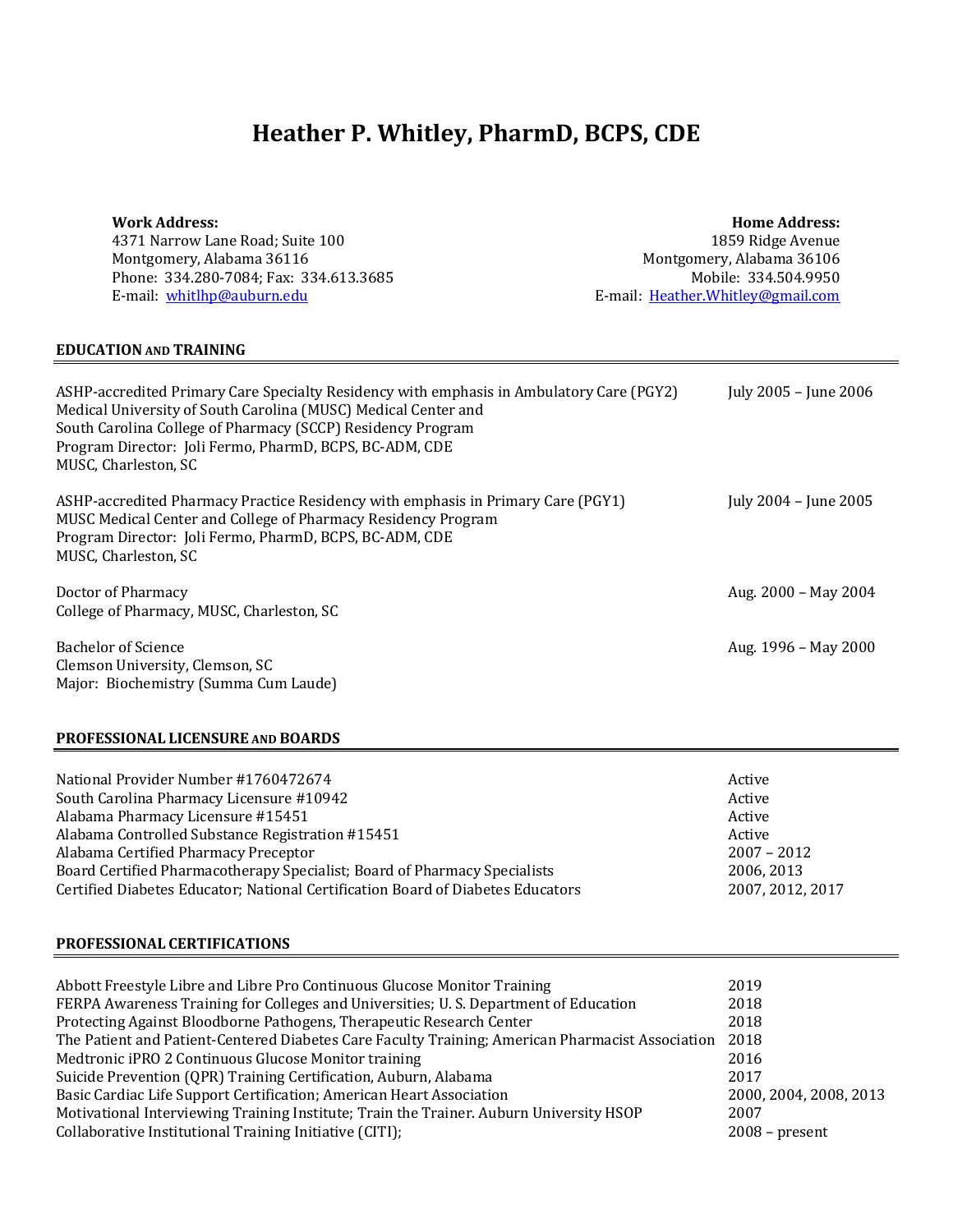| Course in the protection of Human Research Subjects, Auburn University.                         |            |
|-------------------------------------------------------------------------------------------------|------------|
| Protecting Human Research Participants; National Institutes of Health. Certification # 60660.   | 2008       |
| Human Participants Protection Education for Research Certification; National Cancer Institute   | 2006, 2007 |
| Junior Investigators Program; Institute for Rural Health Research, The University of Alabama.   | 2007       |
| Immunization Certification Train the Trainer; American Pharmacist Association                   | 2007       |
| Immunization Certification; American Pharmacist Association, CPN #202-0011                      | 2007       |
| Rx for Change; Tobacco Cessation Training Program, University of California                     | 2007       |
| Academician Preparation Program; SCCP, Charleston, SC                                           | 2006       |
| Pharmaceutical Care for Patients with Diabetes; American Pharmacist Association, Charleston, SC | 2006       |
| Advanced Cardiac Life Support; American Heart Association                                       | 2004       |
|                                                                                                 |            |

#### **PROFESSIONAL EXPERIENCE**

| <b>FACULTY APPOINTMENTS</b>                                                                                                                                                                                                                  |                                   |
|----------------------------------------------------------------------------------------------------------------------------------------------------------------------------------------------------------------------------------------------|-----------------------------------|
| Associate Clinical Professor of Pharmacy Practice                                                                                                                                                                                            | October 2012 - present            |
| Auburn University, Harrison School of Pharmacy (HSOP)<br>Graduate Faculty Status, Level 0, awarded                                                                                                                                           | November 11, 2012                 |
| Faculty<br>Montgomery Family Medicine Residency Program, Baptist Health System<br>Montgomery, AL                                                                                                                                             | August 2014 - present             |
| <b>Adjunct Faculty</b><br>Department of Medical Education<br>The University of Alabama at Birmingham School of Medicine (UABSOM)                                                                                                             | April 2013;<br>renewed April 2019 |
| <b>Adjunct Associate Professor</b><br>Department of Family, Internal and Rural Medicine<br>The University of Alabama College of Community Health Sciences (CCHS)<br>The University of Alabama School of Medicine, Tuscaloosa Regional Campus | April 2019 - present              |
| Clinical Adjunct Associate Professor<br>Department of Community and Rural Medicine, College of Community Health Sciences,<br>The University of Alabama School of Medicine, Tuscaloosa Campus                                                 | Aug. 2014 - June 2016             |
| Associate Affiliate Professor<br>The University of Alabama School of Medicine, Tuscaloosa Campus,<br>Department of Community and Rural Medicine, College of Community Health Sciences,<br>Institute for Rural Health Research (IRHR)         | Oct. 2012 - July 2014             |
| Assistant Clinical Professor of Pharmacy Practice<br>Auburn University, HSOP                                                                                                                                                                 | July 2006 - Sept. 2012            |
| <b>Assistant Affiliate Professor</b><br>The University of Alabama School of Medicine, Tuscaloosa Campus,<br>College of Community Health Sciences, Department of Community and Rural Medicine, IRHR                                           | July 2006 - Sept. 2012            |
| PATIENT CARE PHARMACIST<br>Clinical Pharmacist Diabetes Specialist<br>Camp Seale Harris, Jackson's Gap, AL<br>24/7 care of children with type 1 diabetes at an overnight camp<br>Provision of clinical pharmacy service                      | June 2015 - present               |

- Management of all basal and bolus insulin injections,
- Collaboration during night rounds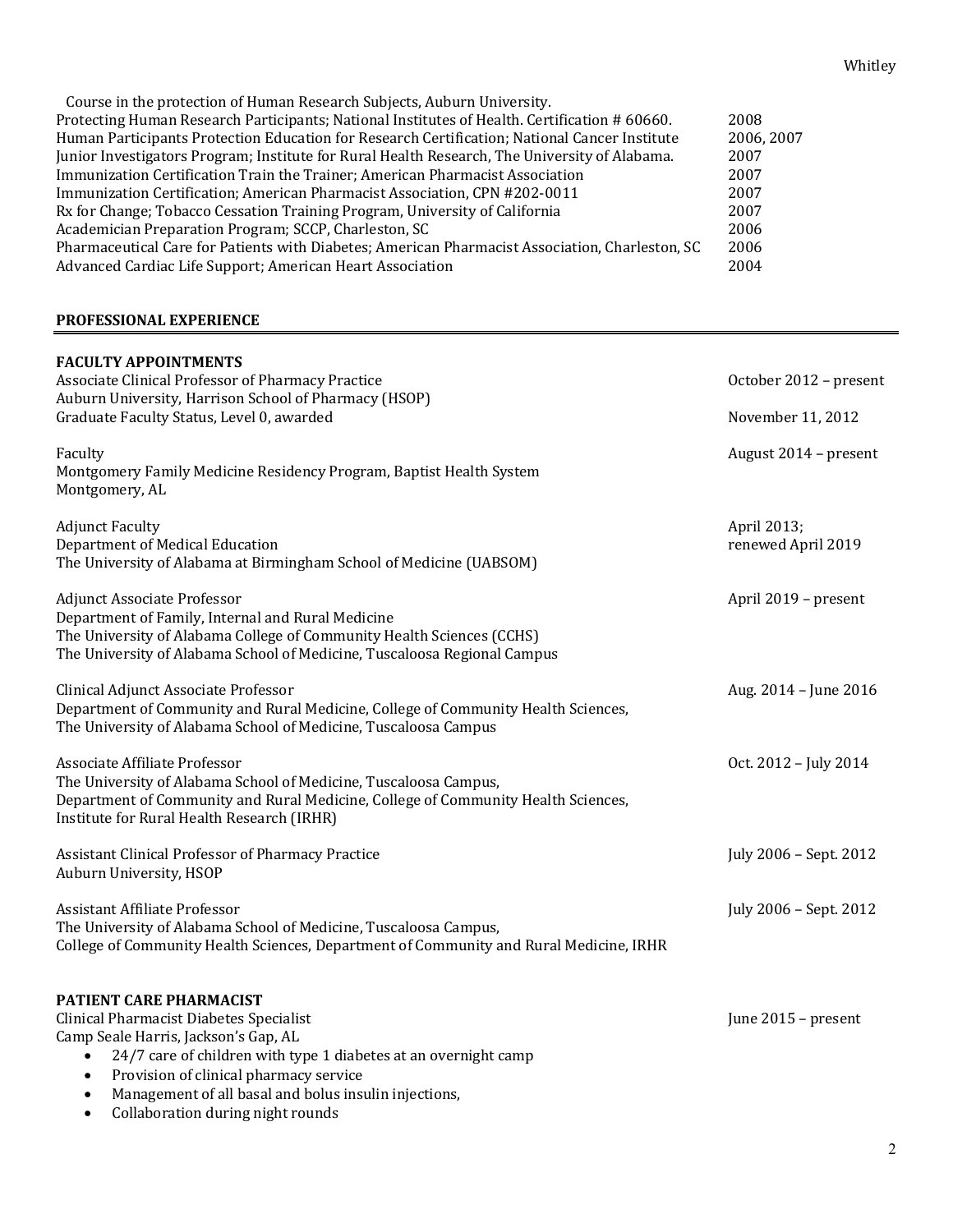| <b>Clinical Pharmacy Specialist</b><br>Baptist South Montgomery Family Medicine Residency Training Program, Montgomery, AL<br>Provision of individual diabetes consultations for referred patients<br>Coordination of enrollment in to DSME class<br>$\bullet$<br>Coordination of the Interdisciplinary Speed Dating Diabetes course<br>$\bullet$ | August 2014 - present |
|---------------------------------------------------------------------------------------------------------------------------------------------------------------------------------------------------------------------------------------------------------------------------------------------------------------------------------------------------|-----------------------|
| <b>Clinical Pharmacy Diabetes Specialist</b><br>Capstone Rural Health Center, Parrish, AL<br>On behalf of the Patient Safety and Clinical Pharmacy Services National Collaborative<br>Disease focus: diabetes<br>$\bullet$                                                                                                                        | Jan. 2010 - July 2014 |
| <b>Clinical Pharmacy Supervisor</b><br>Good Samaritan Clinic, Northport, AL<br>Supervisor: Linda Boyd, RN<br>Supervise student pharmacists' provision of clinical services.                                                                                                                                                                       | Jan. 2007 – Dec 2009  |
| <b>Clinical Pharmacy Specialist</b><br>Moundville Medical Clinic, Moundville AL<br>Supervisor: Larry O. Skelton, MD, Sole Proprietor<br>Diabetes program director.<br>Medication assistance program services coordinator.<br>$\bullet$                                                                                                            | Aug. 2006 - July 2014 |
| <b>Clinical Pharmacist</b><br>Ralph H. Johnson Veterans of Affairs Medical Center, Charleston, SC<br>Supervisor: Nancy Mikell, RPh, Chief of Pharmacy<br>Medication reconciliation.<br>Non-formulary request evaluation.<br>$\bullet$                                                                                                             | <b>July 2006</b>      |
| Adult Inpatient Decentralized Pharmacist<br>MUSC, Charleston, SC<br>Supervisor: Cheryl Ezman, PharmD                                                                                                                                                                                                                                              | July 2004 - June 2005 |
| Clinical On-Call Outpatient Pharmacist<br>Pharmacotherapy OnCall Services<br>MUSC, Charleston, SC                                                                                                                                                                                                                                                 | July 2005 - June 2006 |
| Clinical On-Call Inpatient Pharmacist<br><b>Adult and Pediatric OnCall Services</b><br>MUSC, Charleston, SC                                                                                                                                                                                                                                       | July 2004 - June 2005 |
|                                                                                                                                                                                                                                                                                                                                                   |                       |

## **PROFESSIONAL CONSULTING PHARMACISTS**

Medicine Information Institute 2018 – present Video Host

- Whitley HP, Thompson R, Rybacki J. The Essential Guide to Prescription Drugs. Update on canagliflozin; CREDENCE for Invokana. The Medicine Information Institute. Recorded in studio 2018, Longwood, FL.
- Whitley HP, Thompson R, Rybacki J. The Essential Guide to Medical News. Update on canagliflozin; CREDENCE for Invokana. *The Medicine Information Institute.* Recorded in studio 2018, Longwood, FL.

Guest Editor

- Whitley HP. The Essential Guide to Prescription Drugs. Update on canagliflozin; CREDENCE for Invokana. The *Medicine Information Institute*; Professional Edition. 2018;1(2.0).
- Whitley HP. The Essential Guide to Prescription Drugs. Update on fish oil (icosapent ethyl); RECUDE-IT validates VASCEPA. The Medicine Information Institute; Professional Edition. 2018;2(2.0).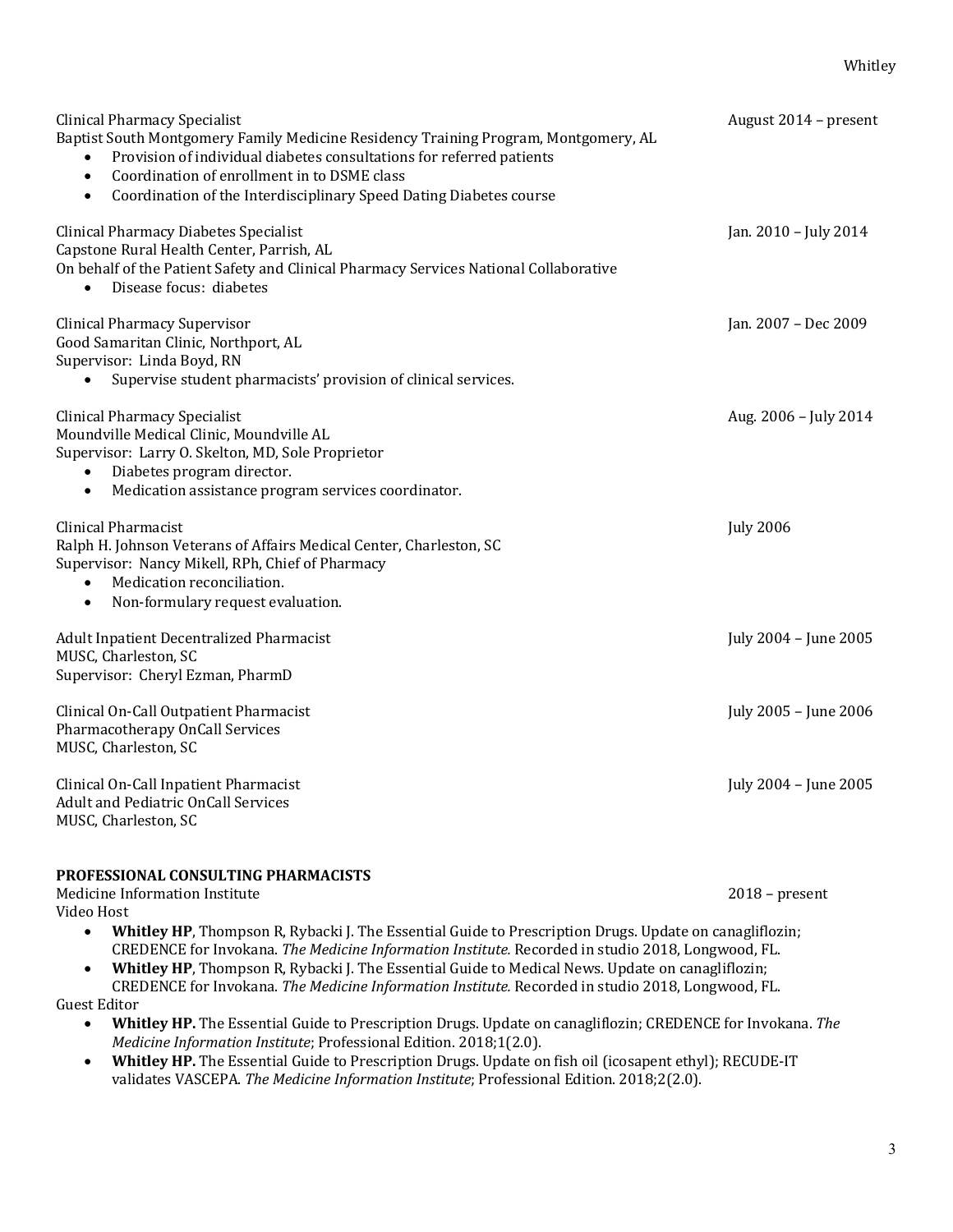| Creative Educational Concepts, Lexington, KY<br>Content Development Consultant,<br>Contemplating the kidney's role in diabetes care: An interprofessional approach for incorporating<br>$\bullet$<br>SGLT2 inhibitors in practice.          | 2015                                 |
|---------------------------------------------------------------------------------------------------------------------------------------------------------------------------------------------------------------------------------------------|--------------------------------------|
| American College of Clinical Pharmacy<br>Pharmacotherapy Mock Exam Item Writer, American College of Clinical Pharmacy, Lenexa, KS<br>2015 (invited) Topics: obesity, diabetes mellitus<br>2014 (invited) Topics: endocrinology<br>$\bullet$ |                                      |
| <b>Board of Pharmacy Specialties (BPS)</b><br>Examination Item Writer, Pharmacotherapy Specialty Certification Examination<br>American College of Clinical Pharmacy Spring Practice and Research Forum, Memphis, TN                         | 2007                                 |
| <b>Elsevier Publishers</b><br>Therapeutics of Disease States and Disorders<br>Textbook and online course proposal reviewer<br>$\bullet$                                                                                                     | 2010                                 |
| Alabama Quality Assurance Foundation<br>Rural Alabama<br>Disease focus: anticoagulation, potentially inappropriate medications<br>$\bullet$                                                                                                 | 2010                                 |
| Daiichi Sankyo Inc.<br>Physicians' Opinions and Discussion (POD) Forum<br>Literature analysis for WelChol, Azor, and Benicar                                                                                                                | $2008 - 2010$                        |
| American Academy of Family Physicians<br>Monograph Reviewer<br>Appropriate Use of Common OTC Analgesics and Cough and Cold Medications                                                                                                      | 2007                                 |
| <b>OPERATIONAL PHARMACIST</b><br><b>Staff Pharmacist</b><br><b>Rutledge Tower Pharmacy</b><br>MUSC, Charleston, SC<br>Supervisor: Bobby Bradham, RPh and Joe Newton, RPh                                                                    | July 2005 - June 2006                |
| <b>Staff Pharmacist</b><br><b>Adult Inpatient Central Pharmacy</b><br>MUSC, Charleston, SC<br>Supervisor: Richard Ottmar, RPh, MBA                                                                                                          | July 2004 - June 2005                |
| <b>Staff Pharmacist</b><br>Publix, Goose Creek, SC<br>Supervisor: Wade Cobb, RPh                                                                                                                                                            | July 2004 - Oct. 2004<br>(part-time) |
| <b>PHARMACY INTERN</b><br>Walgreens, Mt. Pleasant, SC<br>Supervisor: David Proujan, RPh                                                                                                                                                     | Aug. 2002 - June 2004<br>(part-time) |
| Prescription Center, Charleston, SC<br>Supervisor: Mel Rauton, RPh                                                                                                                                                                          | May 2002 - Aug. 2002<br>(part-time)  |
| SCRIPT Program, Hampton Medical Center, Hampton, SC<br>Supervisor: Cathy Sanner, RPh                                                                                                                                                        | Summer 2001                          |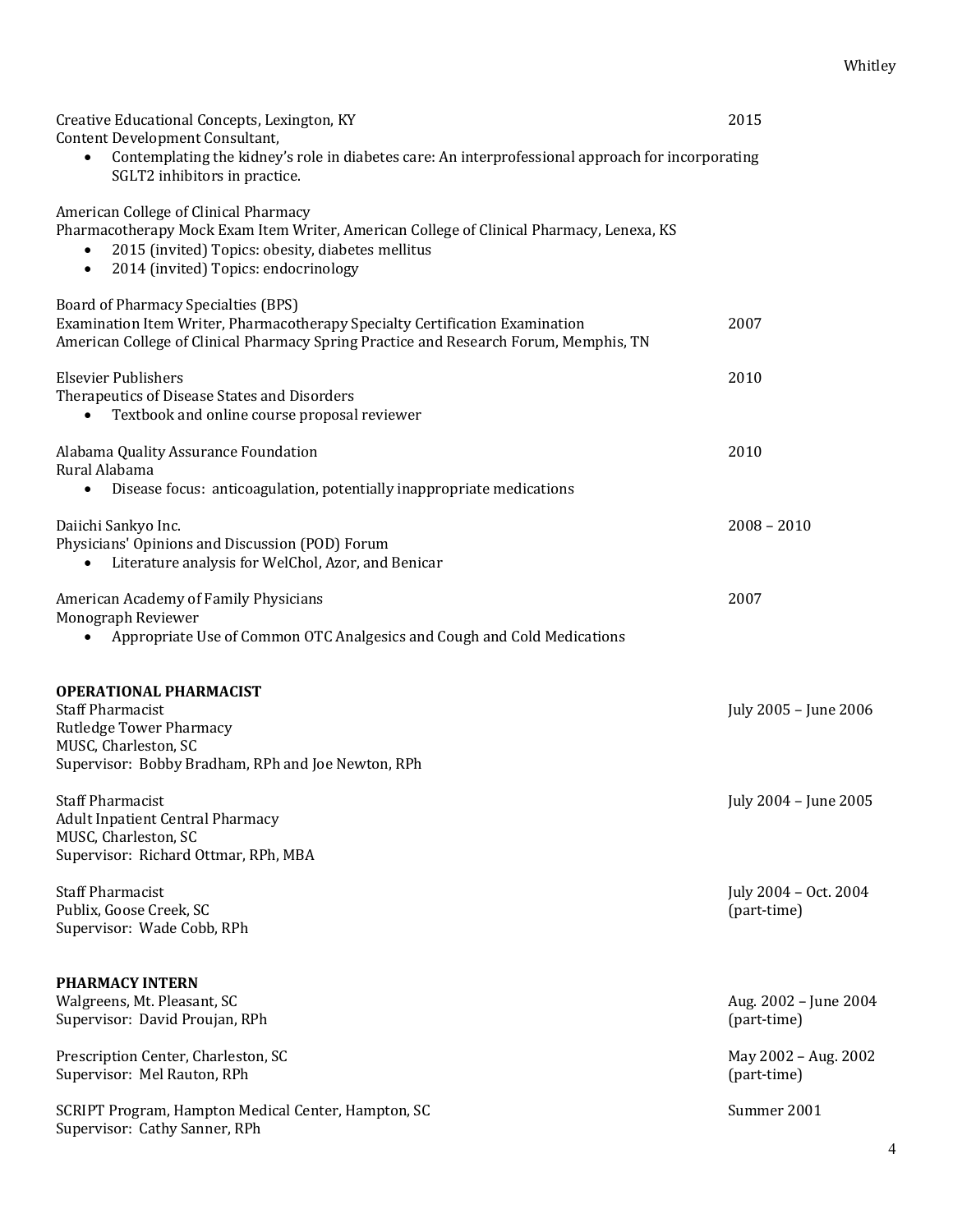| Eckerd Drugs, Clemson, SC, 2000<br>Tony Chapman, RPh                                                                                                                          | Summer 2000                         |
|-------------------------------------------------------------------------------------------------------------------------------------------------------------------------------|-------------------------------------|
| <b>TUTOR</b><br><b>Pharmacy Tutor: Biochemistry</b><br>Center for Academic Excellence, Medical University of South Carolina, Charleston, SC<br>Supervisor: Jennie Ariail, PhD | Aug. 2001 – May 2002<br>(part-time) |
| Student Government Tutor: Biochemistry, Calculus, Organic Chemistry<br>Clemson University, Clemson, SC                                                                        | $1999 - 2000$                       |

#### **SCHOLARSHIP**

#### **PEER-REVIEWED PUBLICATIONS**

**Whitley HP**, Smith WD. Evidence for Sex-Based Difference in Heart Failure Medications. The Lancet. 2019; accepted.

Gamston CE, Kirby AN, Hansen RA, Redden DT, Whitley HP, Hanson C, Lloyd KB. Description of a pharmacist-led diabetes prevention service within an employer-based wellness program. *Journal of the American Pharmacists Association. accepted.* 

**Whitley HP**, Lee R, Steil C, Pillion D. Student Pharmacists' Service-Oriented Learning at a Camp for Children with Type 1 Diabetes Mellitus. Currents in Pharmacy Teaching and Learning. 2019;11(8):825-831. DOI 10.1016/j.cptl.2019.04.010

Whitley HP, Hanson C, Parton JM, Smith WD. Rationale of Family Medicine Physicians in Effectively Identifying Patients with Chronic Hyperglycemia Through Point-of-Care Hemoglobin A1C Screenings. *Journal of Diabetes & Metabolic Disorder*. 2019; 402:1-8. DOI 10.1007/s40200-019-00402-5

Andrus MR, McDonough SLK, Kelley KW, Stamm PL, McCoy EK, Lisenby KM, Whitley HP, Slater N, Carroll DG, Hester EK, Helmer AM, Jackson CW, Byrd DC. Development and Validation of a Rubric to Evaluate Diabetes SOAP Note Writing in APPE. *American Journal of Pharmaceutical Education*. 2018;82(9):1045-1050. PMID: 30559501

**Whitley HP**, Hanson C, Parton JM. Systematic diabetes screening using point-of-care HbA1c testing facilitates identification of prediabetes. Annals of Family Medicine. 2017;15:162-164. PMID: 28289117

Yong EV, Brown S, Wadsworth D, Lee R, Whitley HP. 12-Month impact analysis of Countryside Diabetes: A Social Media Diabetes Education Tool. *International Journal of Communication and Health.* 2016;8:65-69.

Schmidt S, Huey MA, Whitley HP. Case study: Remission of type 2 diabetes after outpatient basal insulin therapy. *Diabetes* Spectrum. 2016;29(1):50-53. PMID: 26912966

Whitley HP, Bell E, Eng M, Fuentes, DG, Helms KL, Maki ED, Vyas D. Practical team-based learning from planning to implementation. American Journal of Pharmaceutical Education. 2015;79(10):Article 149. PMID: 26889061

**Whitley HP**, Yong EV, Rasinen C. Selecting an A1C point-of-care instrument. *Diabetes Spectrum.*2015;28(3):201-208. PMID: 26300614

Clements J, Whitley HP, D'Souza JJ, Gross B, Hess R, Reece S, Gentry C, Shealy K. Sodium glucose co-transporter inhibitors for the management of diabetes mellitus: An opinion paper from the Endocrine and Metabolism Practice and Research Network of the American College of Clinical Pharmacy. *Current Medical Research and Opinion*. 2015;31(9):1733-41. PMDI: 26285788

**Whitley HP,** Hanson C, Parton JM. Improving the undiagnosed rate of diabetes mellitus using a point-of-care A1C device. *Journal of Diabetes, Metabolic Disorders & Control*. 2015;2(1): DOI 10.15406/jdmdc.2015.02.00025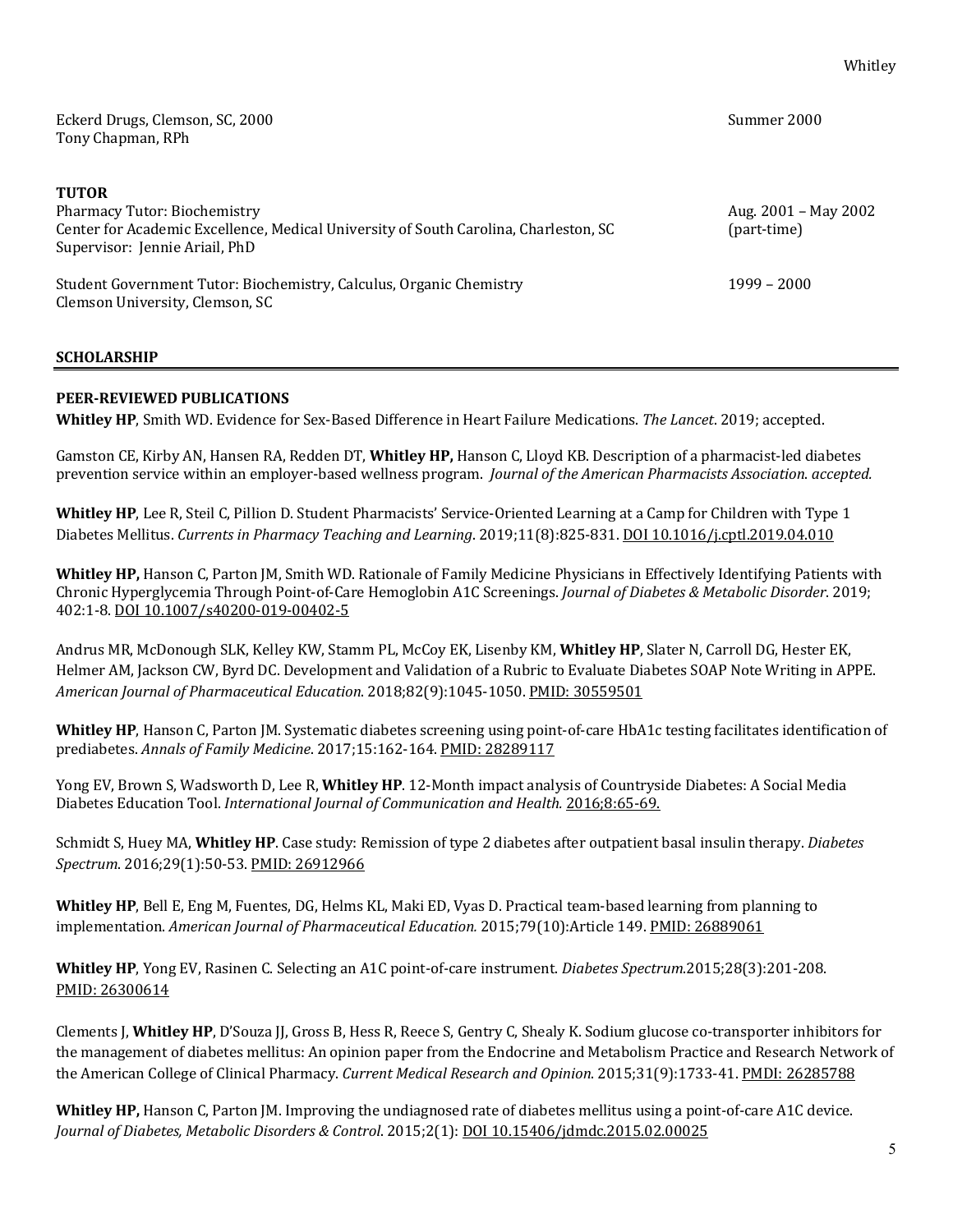**Whitley HP,** Parton J. Improved knowledge retention among clinical pharmacy students using an anthropology classroom assessment technique. *American Journal of Pharmaceutical Education*. 2014;78(7): Article 140. PMID: 25258445

Lee R, Whitley HP. Social media use to support diabetes mellitus care: The development of Countryside Diabetes. The *Consultant Pharmacist*. 2014;29(1):53-57. PMID: 24413015

**Whitley HP.** Active-learning diabetes mellitus simulation integrated into an advanced pharmacy practice experience to develop patient empathy. American Journal of Pharmaceutical Education. 2012;76(10): Article 203. PMID: 23275668

**Whitley HP.** Monetary value of a prescription assistance program service in a rural family medicine clinic. The Journal of Rural *Health*. 2011;27(2):190-195. PMID: 21457312

Lorenz R, Whitley HP, McCoy E. Safety of varenicline in patients with mental illness. *Primary Psychiatry*. 2010;17(9):60-66. EBSCO link

**Whitley HP.** A public health discussion series in an advanced pharmacy practice experiences. *American Journal of Pharmaceutical Education*. 2010;74(6): Article 101. PMID: 21045943

Hornsby L, Whitley HP, Hester K, Thompson M, Donaldson A. Survey of patient knowledge related to acetaminophen recognition, dosing, and toxicity. *Journal of the American Pharmacists Association*. 2010;50(4):485-489. PMID: 20621866

**Whitley HP**, Starr J. Academic dishonesty among pharmacy students: does portable technology play a role? *Currents in Pharmacy Teaching and Learning*. 2010;2(2):94-99. DOI 10.1016/j.cptl.2010.01.009

Thompson AN, Ragucci KR, Fermo J, **Whitley HP**. Evaluation of patient perceptions and outcomes related to anticoagulation point-of-care testing in ambulatory care clinics. *Pharmacy Practice*. 2009;7(4):213-217. PMID: 25136396

**Whitley HP**, Lindsey W. Sex-based differences in drug activity. American Family Physician. 2009;80(11):1254–1258. PMID: 19961138

**Whitley HP**, Kelley K. Hypoglycemia associated with off-label sitagliptin use. *International Medical Case Reports Journal*. 2008;1:3-5. PMID: 23745054

**Whitley HP,** Moorman KL. Pharmacists' opinions following levonorgestrel (Plan B) labeling change from prescription-only to over-the-counter. *The International Journal of Pharmacy Education and Practice*. 2008;4(1):1-14.

**Whitley HP,** Moorman KL. Interference with smoking-cessation effects of varenicline after administration of immediaterelease amphetamine-dextroamphetamine. *Pharmacotherapy.* 2007;27(10):1440-1445. PMID: 17896898

**Whitley HP.** Sitagliptin (Januvia) for the treatment of type 2 diabetes. American *Family Physician.* 2007;76(6):859-60.

Whitley HP, Fermo JD, Chumney E, Brzezinski W. Effect of patient-specific factors on weekly warfarin dose. Therapeutics and *Clinical Risk Management.* 2007;3(3):499-504. PMID: 18488070

**Whitley HP**, Moorman KL. Varenicline: A review of the literature and place in therapy. *Pharmacy Practice*. 2007;5(2):51-58. PMID: 25247008

**Whitley HP**, Fermo JD, Ragucci R, Chumney E. Assessment of patient knowledge of diabetes goals, self- reported medication adherence, and goal attainment. *Pharmacy Practice*. 2006;4(4):183-190. *PMID: 28603577* 

**Whitley H**, Fermo J, Chumney E. A 5-Year evaluation of "flags" placed in the electronic medical record alerting clinicians to patients warranting secondary prevention of coronary heart disease. *Pharmacotherapy*. 2006;26(5):682-688. PMID: 16637797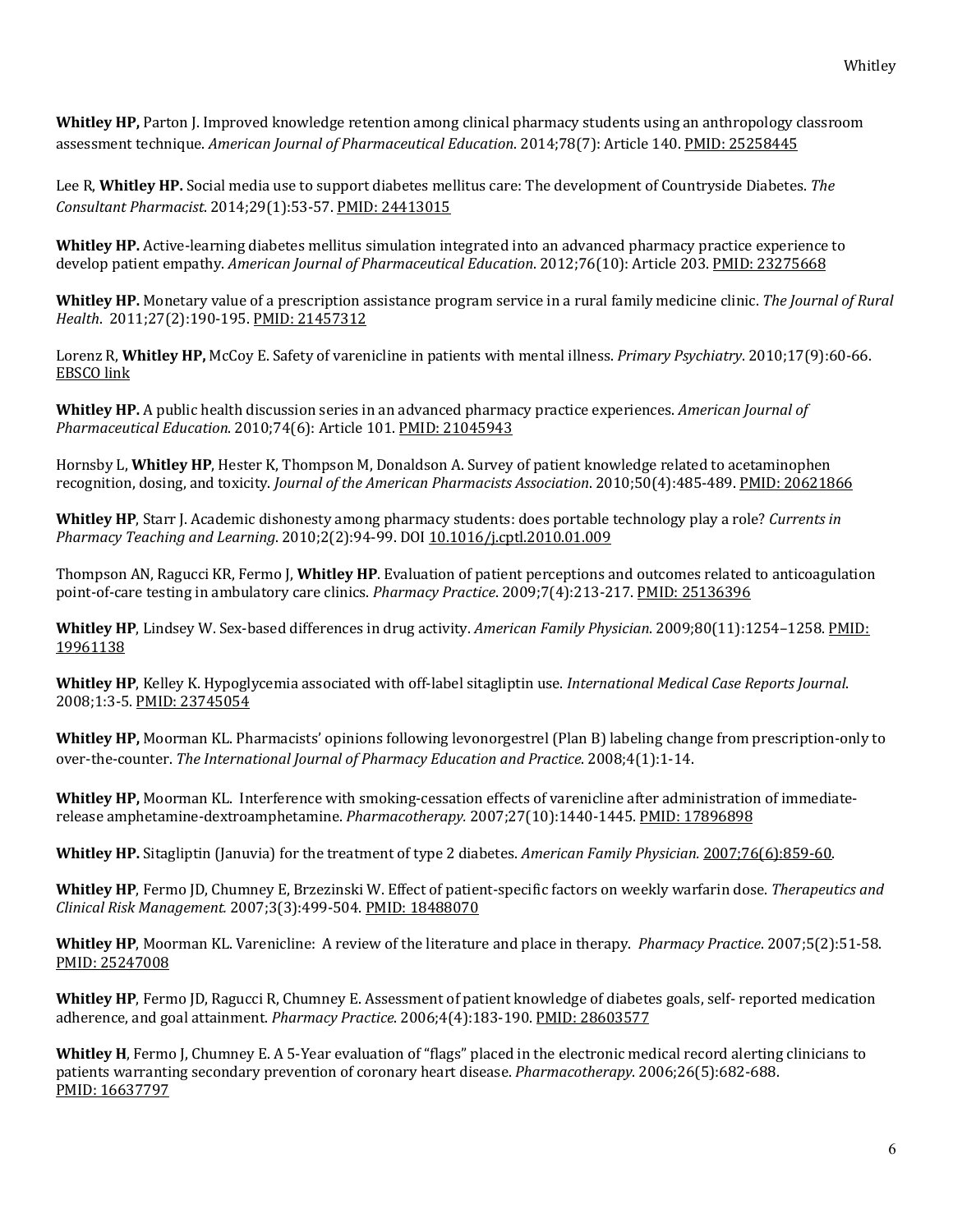## **NON-PEER-REVIEWED PUBLICATIONS**

Pharmacy or Medical Organization Publications

- Tsiao E, **Whitley HP**. Self-awareness through peer discussion. Teaching Pearl; Education and Training Practice Research Network News. ACCP. 2017;1(1):6-7.
- **Whitley HP**, Hanson C, Parton JM. Response to the Letter: Apples to Apples. Rebuttal letter in regards to manuscript: Systematic Diabetes Screening Using Point-of-Care HbA1c Testing Facilitates Identification of Prediabetes. *Ann Fam Med*. 2017 May.

Internet Publications

- Whitley HP. Your Big Blue Tests Helping Others. Guest blog author. October 2013: http://bigbluetest.org
- Whitley HP. Alabama Obesity Task Force works for a healthier state. Press Release. December 2009.
- **Whitley HP.** Alabama Obesity Task Force to join Alabama Communities of Excellence. Press Release. August 2009.
- **Whitley HP.** Five communities selected for Alabama Physical Activity and Nutrition Grant. Press Release. June 2009

Journal and Magazine Interviews

- Whitley HP. Interviewed by Jessica Migala. Is your doctor treating you like a man? Family Circle. March 2019.
- **Whitley HP.** Interviewed by Leo O'Connor. As diabetes rates soar, so does demand for new HbA1c testing options. 360 Dx. 2017 June 8.
- **Whitley HP.** Article by Savannah Demko. HbA1c point-of-care testing superior to standard practice. Healio Primary Care Today. 2017 March 13.
- **Whitley HP.** Interviewed Miriam E. Tucker. HbA<sub>1c</sub> point-of-care test may improve diabetes detection. Medscape. 2017 May 24.
- **Whitley HP.** Commentary by Whitley HP; Interviewed by Kristin Dela Volpe. FDA strengthens warnings on bone fracture risk with canagliflozin (Invokana, Invokamet). Endocrine Web. 2015 Sept 24. http://www.endocrineweb.com/professional/other-endocrine-disorders/fda-strengthens-warnings-bone-fracturerisk-canagliflozin-inv
- **Whitley HP.** Interviewed by Arnold C for Women's Health Magazine. 2015 Nov 18.
- **Whitley HP.** Interviewed by Garrard C for MORE Magazines. March 2015.
- **Whitley HP.** Interviewed by Tammy Worth for Everyday Health. Drugs that work differently in women and men. 2015 Feb 19. http://www.everydayhealth.com/news/drugs-work-differently-woman-than-man/
- **Whitley HP.** Interviewed for Dr Oz The Good Life, Hearst Magazines. September 2014.
- **Whitley HP.** Interviewed by Meredith Corporation for More Magazine. August 2014.
- **Whitley HP.** Interviewed for Bottom Line Health, Inc. Is your medication dose wrong for you? 2014 July 1. https://bottomlineinc.com/health/medications/is-your-medication-dose-wrong-for-you

Local Newspaper Authorship

- Hunt Z, Whitley HP. Safe fun in the sun. The Pharmacists' Corner. Moundville Times. 2009;23(19):5
- Lindsey]\*, Whitley HP. Vitamins: Are they worth your time and money? The Pharmacists' Corner. Moundville Times. 2009;24(21):5.
- Lim JL, Whitley HP. Kids aren't just small adults: How to manage your child's cough and cold. The Pharmacists' Corner. Moundville Times. 2009;23(19):5.
- ThompsonA, Whitley HP. It is a new year, a perfect time to put out the cigarette. The Pharmacists' Corner. Moundville Times. 2009;24(19):5.
- Lancaster A, Whitley HP. It is a new year, a perfect time to put out the cigarette. The Pharmacists' Corner. Moundville Times. 2009;23(18):5.
- Tabb D, Whitley HP. Medication adherence. The Pharmacists' Corner. Moundville Times. 2009;23(16):5.
- WedgewrothLB\*, Whitley HP. All you need to know about Medicare Part D. The Pharmacists' Corner. Moundville Times. 2008;23(19):5.
- Cluck D, Lewis R, **Whitley HP**. Fall is a time for football, falling leaves, and flu vaccination. The Pharmacists' Corner. Moundville Times. 2008;23(2):5.

# **NATIONAL PUBLISHED ABSTRACTS AND POSTERS**

Kawahara NE, Jacobson CJ, Whitley HP. Evidence of Learning: What Diabetes Camp does for Pharmacy Learners. Poster session presented at: AACP Annual Meeting, Pharmacy Education; 2019 July; Chicago, IL, USA.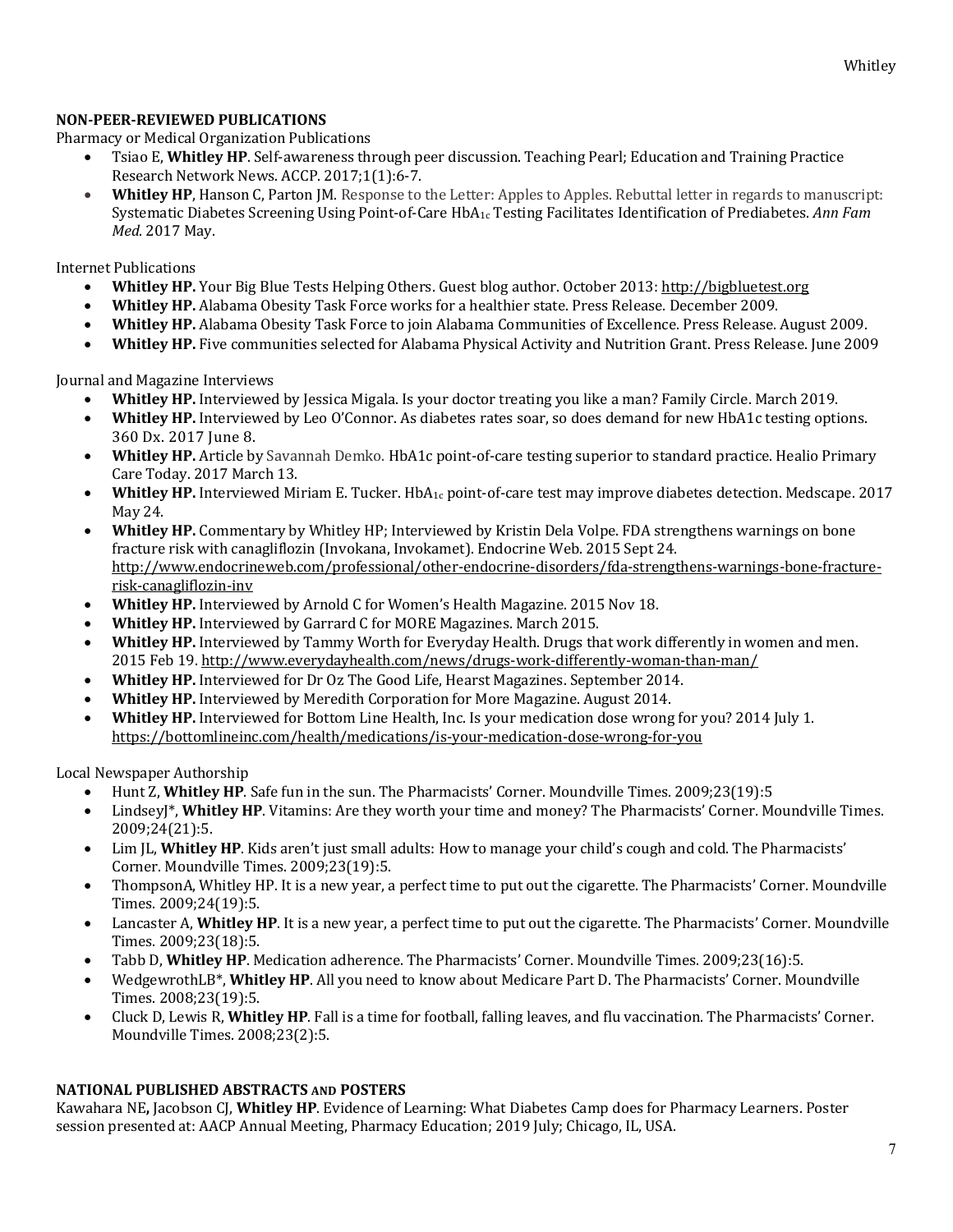Kawahara NE, Whitley HP, Jacobson CJ. National Survey of Pharmacy Students Volunteering at Camps for Children with Diabetes. Poster session presented at: American Pharmacists Association; 2019 March; Seattle, WA, USA. Published in: *Journal of the American Pharmacists Association.* 2019; 59(3):May/June.

Deck C, LeGrand SK, Nguyen TT, Yan F, Zohrabi E, **Whitley HP**, Kawahara N, Jacobson CJ. Examining the demographics of pharmacy students who participate as medical staff at camps for children with type-I diabetes across the United States. Poster session presented at: Midyear Clinical Meeting; American Society of Health-System Pharmacists; 2018 Dec; Anaheim, CA, USA.

Tsiao E, Whitley HP, Surry D. Pharmacy admissions data and pharmacy school GPA correlation to student performance on the Pharmacy Curriculum Outcomes Assessment (PCOA). Poster #44159. ACCP Annual Meeting; 2017 October; Phoneix, AZ, USA.

**Whitley HP**, Stallworth A, Hanson C. Diabetes Self Management Education Classes (DSME) Augmented with Multidisciplinary Speed Dating to Improve Diabetes Outcomes. American Diabetes Association, 32<sup>th</sup> Annual Clinical Conference on Diabetes; 2017 May; Orlando, FL, USA.

**Whitley HP**, Hanson C. Hemoglobin A1C Point-of-Care Screening used to Improve Identification of Undiagnosed Diabetes Mellitus in a Family Medicine Clinic. American Diabetes Association, 32<sup>th</sup> Annual Clinical Conference on Diabetes; 2017 May; Orlando, FL, USA.

Tripathi K, Blinnikova K, Stallworth A, Hanson C, Whitley HP. Actions outcomes resulting from positive hemoglobin A1C screenings conducted in a family medicine clinic. Society of Teachers of Family Medicine  $50<sup>th</sup>$  Annual Spring Conference; 2017 May; San Diego, CA, USA.

Estess MC, Gray J, Laxson K, Whitley HP, Qian J. Retrospective Cohort Analysis of Electronic Flag Placement in Pre-diabetic Patients to Increase Daily Diabetes Mellitus Detection. Poster session presented at: Midyear Clinical Meeting; American Society of Health-System Pharmacists; 2016 Dec; Las Vegas, NV, USA.

Dang IT, Slater N, Meyer A, Jackson C, Whitley HP, Andrus M. Survey of Students' Perception of SOAP Note Writing in Advanced Pharmacy Practice Experiences (APPEs). Poster session presented at: Midyear Clinical Meeting; American Society of Health-System Pharmacists; 2016 Dec; Las Vegas, NV, USA.

RinkerT, Kincer T, Whitley HP. Developing and Integrating the "Speed Dating" Approach to Interdisciplinary Diabetes Education. ASHP Midyear Clinical Meeting. IPA 2015;December: 388483 (7-035).

Edwards WS, Fuller K, Hanson C, Stallworth A, Whitley HP. A1C Screening use by Family Medicine Residents. ASHP Midyear Clinical Meeting. IPA 2015;December: 385369 (7-016).

**Whitley HP**, Lee R, Wadsworth D, Yong EV, Gregg S. Impact analysis of Countryside Diabetes: A social media diabetes educational tool. American Diabetes Association, 30<sup>th</sup> Annual Clinical Conference on Diabetes; 2015 May; Orlando, FL.

**Whitley HP**, Hanson C. Improving the diagnostic rate of diabetes and prediabetes in an underserved rural clinic using a structured screening method and point-of-care A1C device. American Diabetes Association, 29th Annual Clinical Conference on Diabetes; 2014 May; Marco Island, FL.

Yong EV, Lee R, Whitley HP. 12-Month impact of Countryside Diabetes, a social media diabetes educational tool, by quantifying membership response rates to post type and topic for enhancing future care of disease management. ASHP Midyear Clinical Meeting. IPA 2013;December: 1-035.

Lee R, Whitley HP. Social media use to support rural diabetes mellitus care: the development of Countryside Diabetes. ASHP Midyear Clinical Meeting. IPA 2012;December: 315176.

Shapiro NL, Whitley HP, Peeters MJ, Mamidi S, Karr S, Denetclaw T; for the ACCP Education and Training PRN. Characterizing the ACCP Education and Training PRN membership in 2010. *Pharmacotherapy*. 2010;30(10):433e.

O'Bryant SL, Whitley HP. PhRMA guiding principle amendments effects on direct-to-consumer advertising of prescription and over-the-counter pharmaceuticals. *Pharmacotherapy*. 2010;30:206e.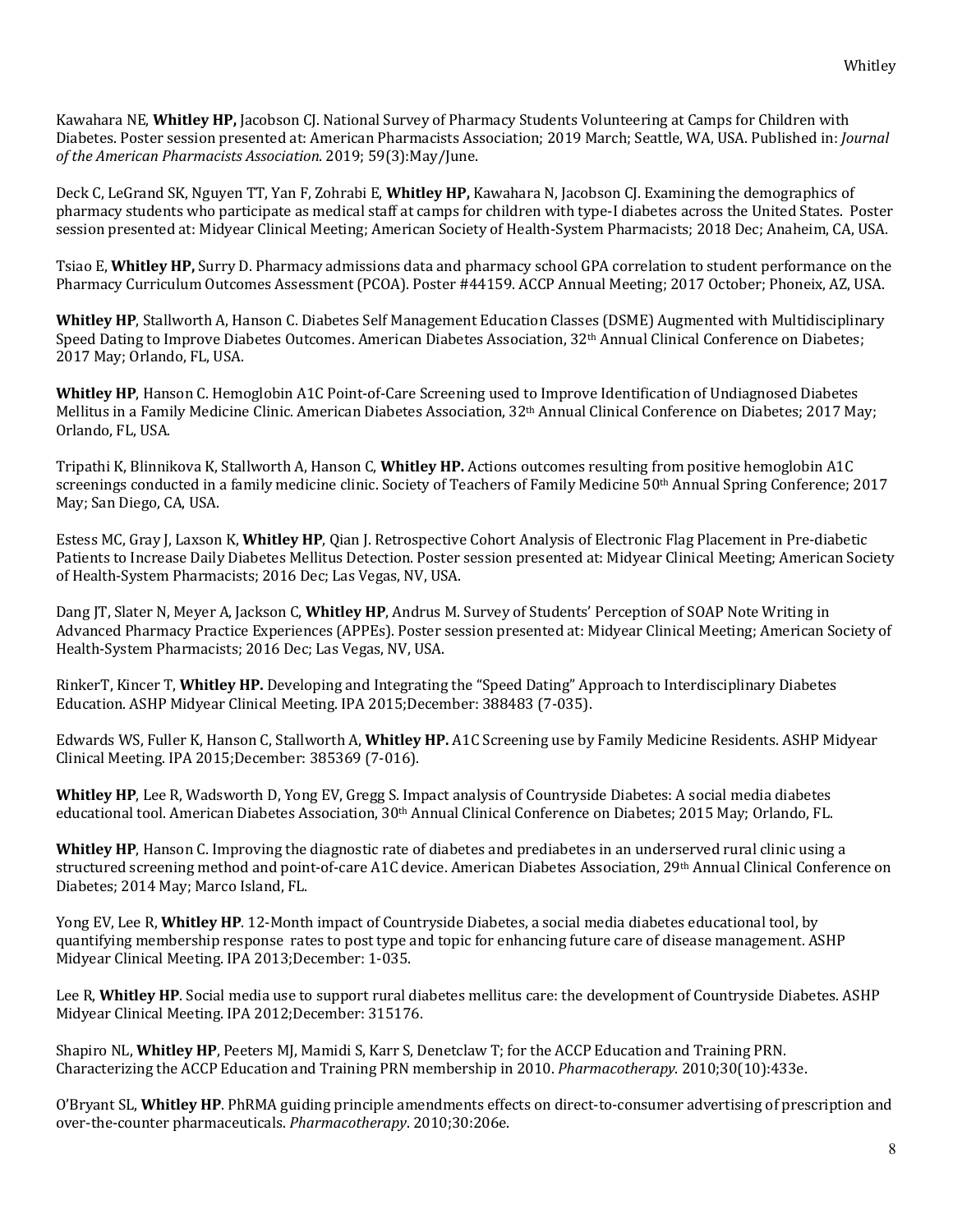**Whitley HP**, Stevenson TL, Johnson JK. Implementation and assessment of patient cases designed to educate pharmacy students about medication assistance options. American Journal of Pharmaceutical Education. 2009;79(4)Article 57:77.

Starr J, Liles AM, **Whitley HP.** Incorporating manuscript development in a clinical seminar course. *American Journal of Pharmaceutical Education*. 2009;79(4)Article 57:62. 

Morgan ME, **Whitley HP**. Academic dishonesty among pharmacy students: does technology have a role? *Pharmacotherapy*. 2008;28:75e.

Escano LC, Whitley HP. An evaluation of clinical skills assessments when used to assess applicants for PGY-1 residency programs. ASHP Midyear Clinical Meeting. IPA 2007;December: P416R.

Barker SN, Whitley HP. Multidisciplinary interactions during professional education: a questionnaire for healthcare students in Alabama. ASHP Midyear Clinical Meeting. IPA 2007;December: P170E.

Pham [T, **Whitley HP**. Implementation of medication therapy management services (MTMS) in a rural family medicine Alabama practice. *Pharmacotherapy*. 2007;27:e36.

**Whitley HP**, Fermo JD, Ragucci R, Lawrence B. Relationship between self-reported medication adherence, knowledge of diabetic goals, and goal attainment. Proceedings from the University Health System Consortium. 2005; December: 106.

Whitley HP, Fermo JD, Chumney E, Brzezinski W. Effect of patient-specific factors on weekly warfarin dose. Proceedings from the University Health System Consortium. 2005; December: 107.

MacFall HM, Berensen NM, Davis KL, Cole SW, Prutting SM, Moorman KL, Whitley HE, Jastrzembski JB, Shrader SP. Assessment of potentially inappropriate medications using the Beers criteria in an ambulatory setting. *Pharmacotherapy*. 2005;25:1457.

**Whitley H**, Fermo J. Ambulatory care website update, revision, and refinement. Proceedings from the Annual Diabetes Fall Symposium for Primary Health Care Professionals. 2005; September. ASHP

**Whitley H**, Fermo J. Ambulatory care website update, revision, and refinement. Midyear Clinical Meeting. IPA 2004; December: RP-445.

**Whitley H**, Fermo J. Ambulatory care website update, revision, and refinement. Proceedings from the University Health System Consortium. 2004; December: #84.

## **REGIONAL ABSTRACTS AND POSTERS**

Priest AK, Smith W, **Whitley HP**. Novel interdisciplinary 'speed dating' and augmentation of traditional diabetes selfmanagement education to improve diabetes care. Auburn University Student Symposium. 2019 April: Auburn, AL. USA.

Nadkar T, Whitley HP, Gupta V. The 5-minute diabetic foot exam. Poster session presented at: Alabama Academy of Family Physicians, Fall Forum. 2017 December: Birmingham, AL. USA.

Nadkar T, Tur E, Stallworth A, Hanson C, Whitley HP. Physicians' rationale for conducting diabetes mellitus screenings using point-of-care (POC) hemoglobin A1C (A1C) tests correlated to outcomes. Medical Association of the State of Alabama, Annual Session, 2017 April; Montgomery, AL, USA.

Tsiao E, Surry D, **Whitley HP.** Pharmacy Admission Data Correlation to Student Performance on the Pharmacy Curriculum Outcomes Assessment (PCOA). Alabama Society of Health-System Pharmacists (ALSHP); 2017 June; Destin, FL, USA.

**Whitley HP.** Hemoglobin A1C screening outcomes to identify undiagnosed chronic hyperglycemia in a family medicine clinic. Poster session presented at: This is Research; Auburn University; 2016 Sept; Auburn, AL, USA.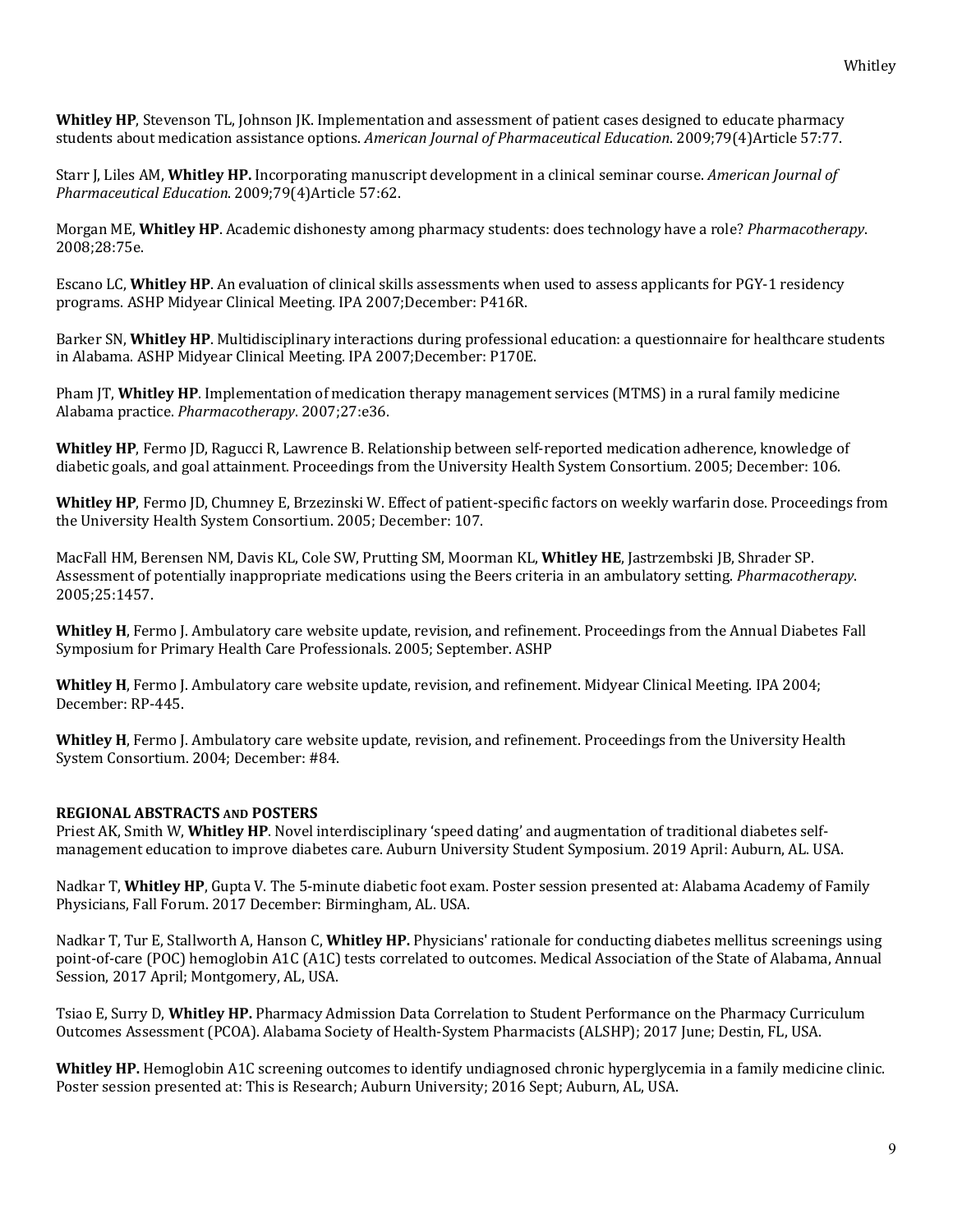Estess MC, Gray J, Laxson K, Whitley HP, Qian J. Retrospective cohort analysis of electronic flag placement in pre-diabetic patients to increase early diabetes mellitus detection. Proceedings from the 2016 This is Research Student Symposium. Auburn University, Auburn. 2016; April.

Yong EE, Wadsworth D, Lee R, Gregg SQ, Whitley HP. 12-Month impact analysis of Countryside Diabetes: A social media diabetes educational tool. Proceedings form the 15<sup>th</sup> Annual Rural Health Conference. The University of Alabama, Tuscaloosa. 2014; April.

Whitley HP, Hanson C. Preliminary outcomes of implementing a structured diabetes mellitus screening method using a pointof-care A1C device in a rural Alabama family medicine practice. Proceedings form the 6<sup>th</sup> Annual CCHS Research Day. The University of Alabama, Tuscaloosa. 2012; April.

**Whitley HP**, Hanson C. Preliminary outcomes of implementing a structured diabetes mellitus screening method using a pointof-care A1C device in a rural Alabama family medicine practice. Proceedings form the  $15<sup>th</sup>$  Annual Rural Health Conference. The University of Alabama, Tuscaloosa. 2014; April.

Lee R, Whitley HP. Social media use to support rural diabetes mellitus care: the development of Countryside Diabetes. 14<sup>th</sup> Annual Rural Health Conference. The University of Alabama, Tuscaloosa. 2013; February.

**Whitley HP**, Parton JM. Utility of a background knowledge based probe for type 1 diabetes pharmacy lab. Proceedings from the 3<sup>rd</sup> Annual Diabetes Research Day. The University of Alabama at Birmingham, Birmingham. 2012; May.

**Whitley HP**, Parton JM. Utility of a background knowledge based probe for type 1 diabetes pharmacy lab. Proceedings from the 13<sup>th</sup> Annual Rural Health Conference. The University of Alabama, Tuscaloosa. 2012; April.

**Whitley HP**, Parton JM. Utility of a background knowledge based probe for type 1 diabetes pharmacy lab. Proceedings from the 4<sup>th</sup> Annual CCHS Research Day. The University of Alabama, Tuscaloosa. 2012; April.

**Whitley HP**, Jones FD, Smith N, Thomas C, Richmond D, Bern C. Development and utilization of an adverse drug event form in the outpatient setting specific to diabetes care. Proceedings from the Alabama Society of Health System Pharmacists. Clear Point, Alabama. 2011; June.

Jones FD, Smith N, Thomas C, Richmond D, Bern C, Whitley HP. Developing a collaborative model between nurse-practitioners and a clinical pharmacist at a rural nurse-managed community health center. Proceedings from the Alabama Society of Health System Pharmacists. Clear Point, Alabama. 2011; June.

**Whitley HP.** Active-learning diabetes experience for doctor of pharmacy students. Proceedings from the  $11<sup>th</sup>$  Annual Rural Health Conference. The University of Alabama, Tuscaloosa. 2010; September.

**Whitley HP.** Active-learning diabetes experience for doctor of pharmacy students. Proceedings from the  $2^{nd}$  Annual CCHS Research Day. The University of Alabama, Tuscaloosa. 2010; September.

Gist N, O'Bryant SL, Whitley HP. PhRMA guiding principle amendments effects on direct-to-consumer advertising of prescription and over-the-counter pharmaceuticals. Proceedings from the Third Annual Undergraduate Research and Creative Activity Conference. The University of Alabama, Tuscaloosa. 2010; April.

**Whitley HP.** Monetary impact of medication assistance programs by a clinical pharmacist in a rural area. Proceedings from the Rural Health Conference. The University of Alabama, Tuscaloosa. 2009; September.

**Whitley HP.** Establishing pharmacy services in a rural family medicine clinic. Proceedings from the Rural Health Conference. The University of Alabama, Tuscaloosa. 2008; September.

Patel R, Whitley HP. Physicians' and pharmacists' acceptability of ezetimibe's (Zetia's) reclassification as over-the-counter (OTC) in the future. Proceedings from the HSOP Poster Presentation. 2008; April.

Carter M, Whitley HP. Trends in Direct-to-Consumer (DTC) medication magazine adds. Proceedings from the HSOP Poster Presentation. 2008: April.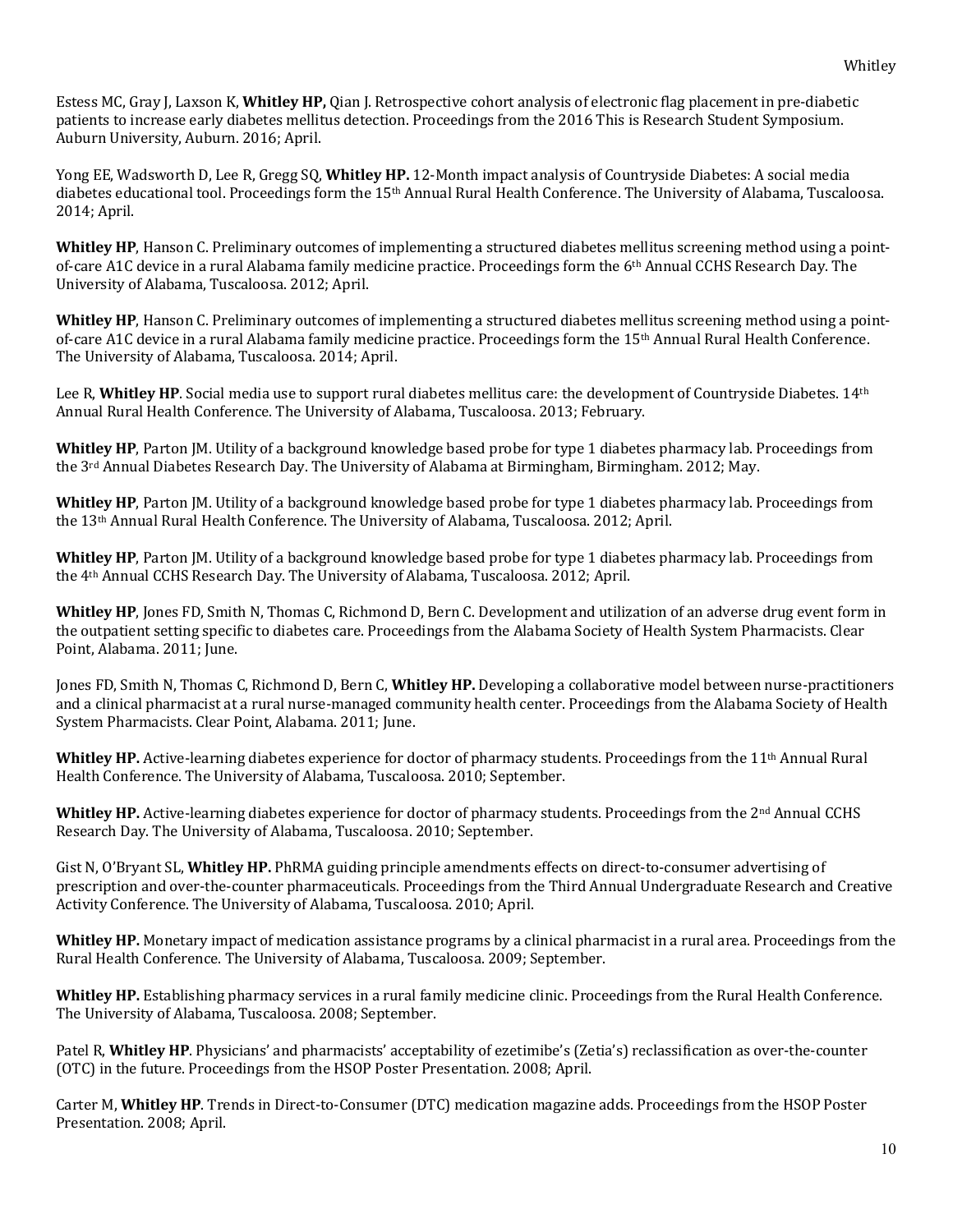White B, Hornsby L, Whitley HP, Hester K. Issues related to acetaminophen toxicity: Survey of patient awareness. Proceedings from the HSOP Poster Presentation. 2008; April.

Gerstman L, Whitley HP. Evaluating pharmacists' opinion of levonorgestrel (Plan B) labeling change from prescription-only to over-the-counter. Proceedings from the Rural Health Conference. 2007; April.

#### **BOOK CHAPTERS**

**Whitley HP**. Practical recommendations for oral anticoagulant therapy management. In: Geyer JD, Gomez CR, editors. *Practical Stroke and Vascular Neurology*. 1<sup>st</sup> ed. Philadelphia: Lippincott Williams and Wilkins; 2008. P. 335-341.

#### **BOOK EDITOR**

Rybacki II, **Whitley HP**. The Essential Guide to Prescription Drugs Update on fish oil: REDUCE-IT validates Vascepa. The Medicine Information Institute. Nov 26, 2018. Available on Kindle. ISBN: 978-1-891678-677.

#### **AWARDED EXTRAMURAL FUNDING**

**Whitley HP**, Green P. Multidisciplinary and Diabetes Classes Program in and Outpatient Family Medicine Clinic. Co-Principal Investigator; 2015-2016. Baptist Health Care Foundation. \$12,868.50 on November 10, 2015. Status: funded. Duration: April 1, 2016 - March 31, 2017.

**Whitley HP**, Green P. Baptist Health DSME Program. Co-Principal Investigator; 2015-2016: Alabama Department of Public Health. \$10,000 on September 2015. Status: funded. Duration: October 1, 2015 - July 29, 2016.

**Whitley HP**. Walking in Diabetic Shoes. Principal investigator; 2016-present: Medical Scholars Week. Funded from The University of Alabama Birmingham (UAB) School of Medicine, Tuscaloosa Campus. Renewed annually since 2016 for \$800 per year. Status: funded.

Whitley HP. Walking in Diabetic Shoes. Principal investigator; 2010-2013: Medical Scholars Week. William R. Willard Family Practice and Medical Student Endowed Support Fund; The University of Alabama School of Medicine. \$2500 on May 24, 2010 until December 2013. Status: funded. Extended until December 2015. Status: funded.

**Whitley HP**. Diagnosing Diabetes in a Rural Alabama Family Medicine Practice. Principal investigator; 2012 – 2013: Diabetes Hands Foundation. \$10,000 on August 5, 2011. Status: funded.

Foster J, Whitley HP, Berns C, Thomas C. Capstone Rural Health Center Patient Safety and Clinical Pharmacy Collaborative. Coinvestigator; 2011: Project IMPACT: Diabetes Community. American Pharmacists Association Foundation. \$25,000 on March 8, 2011. Status: funded.

#### **AWARDED INTRAMURAL FUNDING**

**Whitley HP.** Implementing Multidisciplinary Diabetes Classes for Improved Patient Care. Principal Investigator: 2015-2016. 2015 Competitive Outreach Scholarship Grant. \$25,000 on October 30, 2015. Status: funded. Duration: March 15, 2016 – February 15, 2017.

#### **UNFUNDED EXTRAMURAL APPLICATIONS**

Ngorsuraches S, Whitley HP. Architecting nudge-based messages to improve self-management for patients with type 2 diabetes. Co-Investigator; 2019. Russell Sage Foundation for \$166,750. Letter of inquiry submitted on 11.30.18.

**Whitley HP.** Development and Implementation of Diabetes Education Modules for Healthcare Professional Students Prior to Attending Camp for Children with Type 1 Diabetes. Concept paper submitted to: Helmsley Trust. September 2018.

**Whitley HP,** Poudel N, Ngorsuraches S. Benefit-Risk Assessment and Value Assessment of Oral Medications for T1D from Patient and Provider Perspectives. Proposal submitted to: Sanofi. August 2018.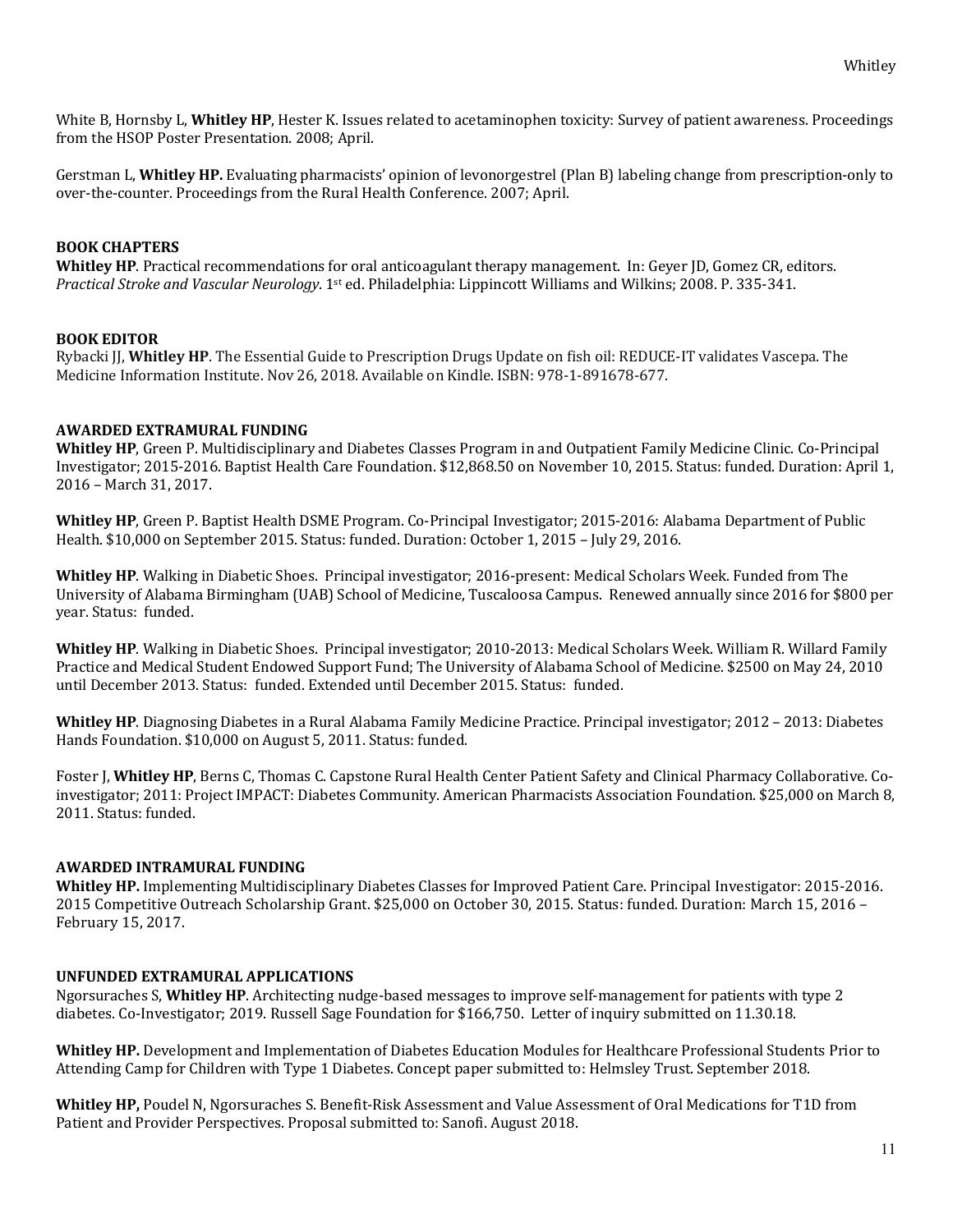Whitley HP, Chou E, Qian J. How is speed of adoption of different classes of medications used to treat type 2 diabetes different over various regions of the USA? Proposal concepts submitted to: Sanofi. August 2018.

**Whitley HP,** Chou E, Qian J. What facilitates or hinders speed of adoption (through prescribing) of a new class of medication for T2DM? Proposal concepts submitted to: Sanofi. August 2018.

**Whitley HP,** Chou E, Qian J. When does clinical inertia of prescribing or augmenting therapy in type 2 diabetes most commonly start? Proposal concepts submitted to: Sanofi. August 2018.

Helms K, Kleppinger E, Ford C, Watts S, Hollingsworth J, **Whitley HP.** Implementation of a Collaborative Escape Room to Enhance Interprofessional Education. Investigator; 2018-2019. American Association of Colleges of Pharmacy (AACP). Scholarship of Teaching and Learning. \$4000 on April 30, 2018. Status: unfunded. Duration: July 1, 2018 – June 30, 2019.

**Whitley HP**, Westrick S. Facilitating diagnostic rates of diabetes mellitus within grocery store pharmacies with use of point-of-care A1C tests. Principal investigator: 2012-2015: Bayer HealthCare Investigator Sponsored Studies for Diabetes Care. \$567,091 on September 5, 2012. Status: unfunded.

**Whitley HP**, Johnson J, Stevenson L. Implementation and assessment of patient cases to educate professional pharmacy students about medication assistance options. Principal investigator: 2008-2010: State Senator District Twenty-One Phil Poole. \$15,000 on September 17, 2008. Status: unfunded.

**Whitley HP**, Johnson J, Stevenson L. Implementation and assessment of patient cases to educate professional pharmacy students about medication assistance options. Principal investigator; 2008-2010: National Community Pharmacists Association. \$15,000 on September 8, 2008. Status: unfunded.

**Whitley HP**, Johnson J, Stevenson L. Implementation and assessment of patient cases to educate professional pharmacy students about medication assistance options. Principal investigator; 2008-2010: Pfizer Medical Education Grants. \$15,000 on September 3, 2008. Status: unfunded.

**Whitley HP**, Johnson J, Stevenson L. National Association of Chain Drug Stores. Implementation and assessment of patient cases to educate professional pharmacy students about medication assistance options. Principal investigator; 2008-2010: National Association of Chain Drug Stores. \$15,000 on September 3, 2008. Status: unfunded.

**Whitley HP**, Smith RE. The University of Alabama, CTSA. Translation of healthcare into an economically depressed rural Alabama county through application of a clinical pharmacist's interventions. Principal investigator; 2008 – 2013: \$1,285,854. Status: unfunded.

#### **UNFUNDED INTRAMURAL APPLICATIONS**

Kluess H. Whitley HP (co-investigator). Non-invasive assessment of muscle mitochondria in underserved people with Diabetes. Presidential Awards for Interdisciplinary Research (PAIR), Auburn University. \$143,729.34 on February 27, 2018. Status: unfunded. Duration: 2 years, June 2018 - May 2020.

**Whitley HP.** Facilitating Diagnostic Rates of Diabetes within Grocery Store Pharmacies with use of Point-of-Care Hemoglobin A1C Tests. Principal investigator; 2011: Auburn Competitive Outreach Scholarship Grants Application. \$30,000 on November 14, 2011. Status: unfunded.

**Whitley HP**, Johnson J, Stevenson L. Implementation and assessment of patient cases to educate professional pharmacy students about medication assistance options. Principal investigator; 2008-2010: Discovery Research Grant. \$8,830 on October 6, 2008. Status: unfunded.

#### **CONSULTING INVESTIGATOR SUPPORT**

Whitley HP, Garza K, Redden DT, Knight SJ, Hansen R. Project Development Team for Courtney Gamston, PharmD. Assessment of the efficacy and economy of an employer-based biometric screening program as a platform for diabetes prevention. University of Alabama Birmingham, Center for Clinical & Translational Science. June 2016 to present.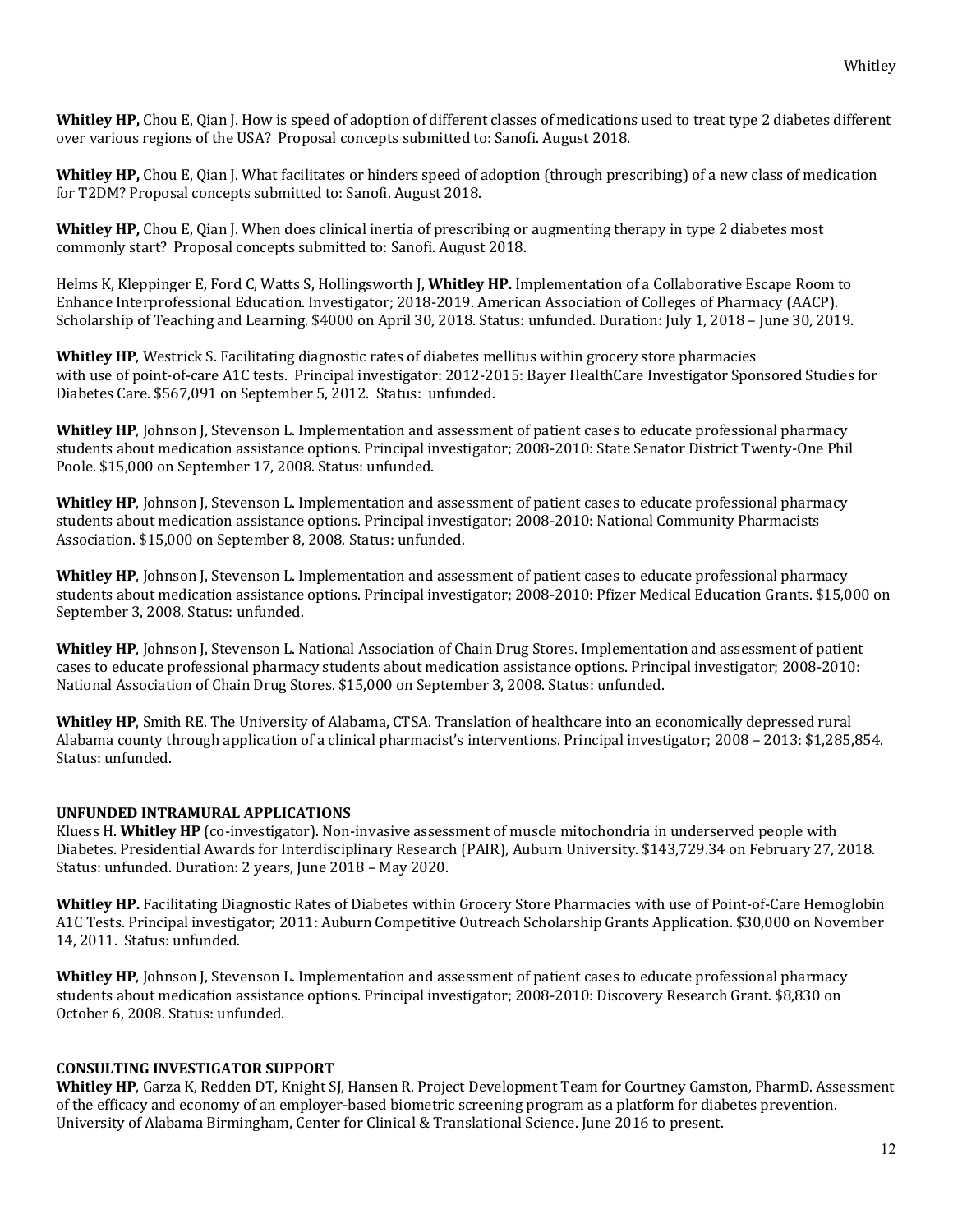| <b>JOURNAL REFEREE</b>                                                                                                                                                             |                                              |
|------------------------------------------------------------------------------------------------------------------------------------------------------------------------------------|----------------------------------------------|
| The Lancet                                                                                                                                                                         | $2019$ – present                             |
| Currents in Pharmacy Teaching and Learning                                                                                                                                         | $2017$ – present                             |
| Journal of the American Pharmacist Association                                                                                                                                     | $2016$ – present                             |
| Pharmacotherapy                                                                                                                                                                    | $2015$ – present                             |
| <b>Pharmacy Practice</b>                                                                                                                                                           | $2014$ – present                             |
| American Family Physician                                                                                                                                                          | $2010$ – present                             |
| International Journal of Environmental Research and Public Health                                                                                                                  | $2009$ – present                             |
| American Journal of Pharmacy Education                                                                                                                                             | $2008$ – present                             |
| <b>American Academy of Family Physicians</b>                                                                                                                                       | $2007$ – present                             |
| <b>ABSTRACT REVIEWER</b><br>American Diabetes Association; Scientific Session<br>American Diabetes Association; Late Breaking Abstracts<br>Engagement Scholarship Consortium       | 2016, 2017, 2018<br>2016, 2017, 2018<br>2017 |
| <b>GRANT REVIEWER</b><br>Grant Reviewer, Alabama Pharmacy Association, Research and Education Foundation<br>Student/Resident Grant Reviewer, American College of Clinical Pharmacy | 2019<br>2014                                 |

#### **PRESENTATIONS**

#### **INTERNATIONAL AND NATIONAL PRESENTATIONS**

**Whitley HP,** Rogers S. Building Empathy in Pharmacy Students through a Diabetes Simulation Course. Association for Educational Communications & Technology. International Convention. 2019 October; Las Vegas, NV, USA.

**Whitley HP**, Morrow T, Pillion D. Changes in Diabetes Knowledge of Students Before and After Attending a Diabetes Camping Program or Taking a College Course on Diabetes Technology. American Association of Diabetes Educators; 2019 April; Webinar. 

Whitley HP. Active Learning Through Provision of Service-Oriented Care by Student Pharmacists at a Camp for Children with Type 1 Diabetes Mellitus. PharmTalk, Clinical Patient Care and Services: Innovative Practices in Diabetes Care. American Pharmacists Association; 2019 March; Seattle, WA, USA.

**Whitley HP.** Tailoring Treatment to Social Context. American Diabetes Association, Diabetes is Primary. 2019 March; Birmingham, AL, USA.

**Whitley HP**, Srivastava S. Revealing the Who and What Behind the Cardiovascular Outcome Trials (CVOTs): How to Best Apply the Data to Your Patients with Type 2 Diabetes. ENGAGE Webinar. American Pharmacists Association; 2019 February; International Webinar. 

**Whitley HP,** Jacobson CJ, Kawahara NE. National Survey of Pharmacy Students Volunteering at Camps for Children with Diabetes. Diabetes Education & Camping Association, 2019 International Diabetes Camping Conference; 2019 February; Nashville, TN, USA.

**Whitley HP,** Kawahara NE, Jacobson CJ. Pre-Camp Educational Modules to Fortify Care of Diabetes Mellitus. Diabetes Education & Camping Association, 2019 International Diabetes Camping Conference; 2019 February; Nashville, TN, USA.

**Whitley HP**, Desai D, Stallworth AS, Hanson C. Impacts of a Two-Part Multidisciplinary Diabetes Education Program on Glycemic Control and Hospital Use. Diabetes Self-Management Education and Support—Embracing Data and Digital Dialogue Advances; American Diabetes Association's 78th Scientific Sessions; 2018 June; Orlando, FL, USA.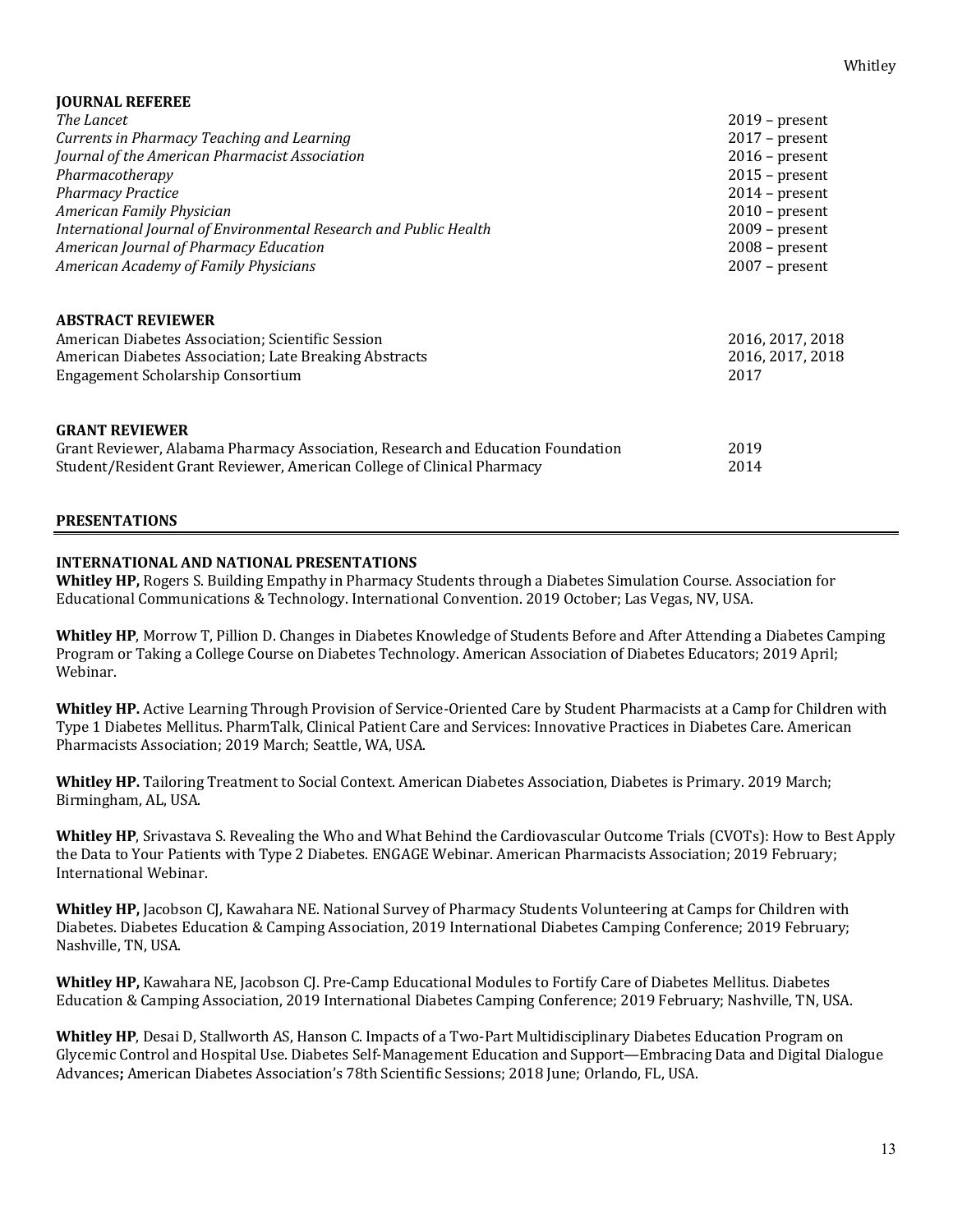**Whitley HP.** A Multidisciplinary Speed Dating Approach to Augment Diabetes Self-Management Education Outcomes. PharmTalk, Clinical Patient Care and Services: Innovative Practices in Diabetes Care. American Pharmacists Association; 2018 March; Nashville, TN, USA.

**Whitley HP**, Stallworth A, Hanson C. Diabetes Classes Augmented with Multidisciplinary Speed Dating to Improve Outcomes. 18<sup>th</sup> Annual Engagement Scholarship Consortium; 2017 September; Birmingham, AL, USA.

**Whitley HP**, Hanson C. Hemoglobin A1C Point-of-Care Screening used to Improve Identification of Undiagnosed Diabetes Mellitus in a Family Medicine Clinic. American Diabetes Association, 32<sup>th</sup> Annual Clinical Conference on Diabetes; 2017 May; Orlando, FL.

**Whitley HP**, Stallworth A, Hanson C. Diabetes Self-Management Education Classes (DSME) Augmented with Multidisciplinary Speed Dating to Improve Diabetes Outcomes. American Diabetes Association, 32<sup>th</sup> Annual Clinical Conference on Diabetes; 2017 May; Orlando, FL.

Yong EV, Whitley HP. 12-Month Impact of Countryside Diabetes, a Social Media Diabetes Educational Tool, by Quantifying Membership Response Rates to Post Type and Topic for Enhancing Future Care of Disease Management, 2014 Virtual Poster Symposium ACCP: May 2014.

**Whitley HP,** Stevenson L, Johnson J, Westrick S, Utilizing Case-based Active-learning Techniques to Educate P4 Students about Medication Assistance Options Including Medicare Part D. AACP Annual Meeting, Boston, MA; Roundtable discussion: July 2009. 

**Whitley HP.** Development of a Pharmacy Practice Public Health Longitudinal Rotation. AACP Interim Meeting, Arlington, VA; Roundtable discussion: February 2007.

## **REGIONAL INVITED PRESENTATIONS**

**Whitley HP**. Cardiovascular Impact of Medications for Diabetes Mellitus. Alabama Pharmacy Association 137th Annual Convention & Trade Show; 2018 June; Fairhope, AL, USA.

Helmer A (presenter), Slater N, Jackson C, **Whitley HP**, Andrus MR. Pharmacy student perceptions of SOAP note writing in advanced pharmacy practice experiences (APPEs). New Practitioners Research Forum. Alabama Society of Health-System Pharmacists (AlSHP) Summer Meeting; 2017 June; Destin, FL, USA.

Whitley HP. Common Devices used in Diabetes Mellitus. Alabama Pharmacy Association 136th Annual Convention & Trade Show; 2017 June; Sandestin, FL, USA.

**Whitley HP**. Screening for Unidentified Diabetes. Alabama Pharmacy Association 135th Annual Convention & Trade Show; 2016 June; Sandestin, FL, USA.

**Whitley HP.** Selecting a Hemoglobin A1C Point-of-Care Instrument. Women's Health and Pediatrics; Southeast Alabama Area Health Education Center: 2015 March: Auburn, AL, USA.

**Whitley HP.** Improving the Undiagnosed Rate of Diabetes in Rural Alabama. 2015 Outreach Scholarship Symposium; Auburn University; 2015 February; Auburn, AL, USA.

Whitley HP. Obesity Guideline Review: Top 10 Items to Know. Therapeutic Issues in Ambulatory Patients, Auburn University; 2014 October; Auburn, AL, USA.

**Whitley HP.** The Art of Insulin Dosing in Diabetes. Auburn Consultant Update and Therapeutic Conference, Birmingham, AL: **July 2012.** 

Whitley HP. Obesity in Alabama. Tuscaloosa Dietetic Association, Tuscaloosa, AL: January 2012. CPE Level II.

**Whitley HP.** Choosing Incretin Products for Treating Diabetes Mellitus. Summer New Consultant Update and Therapeutic Conference, Auburn University, HSOP: July 2011.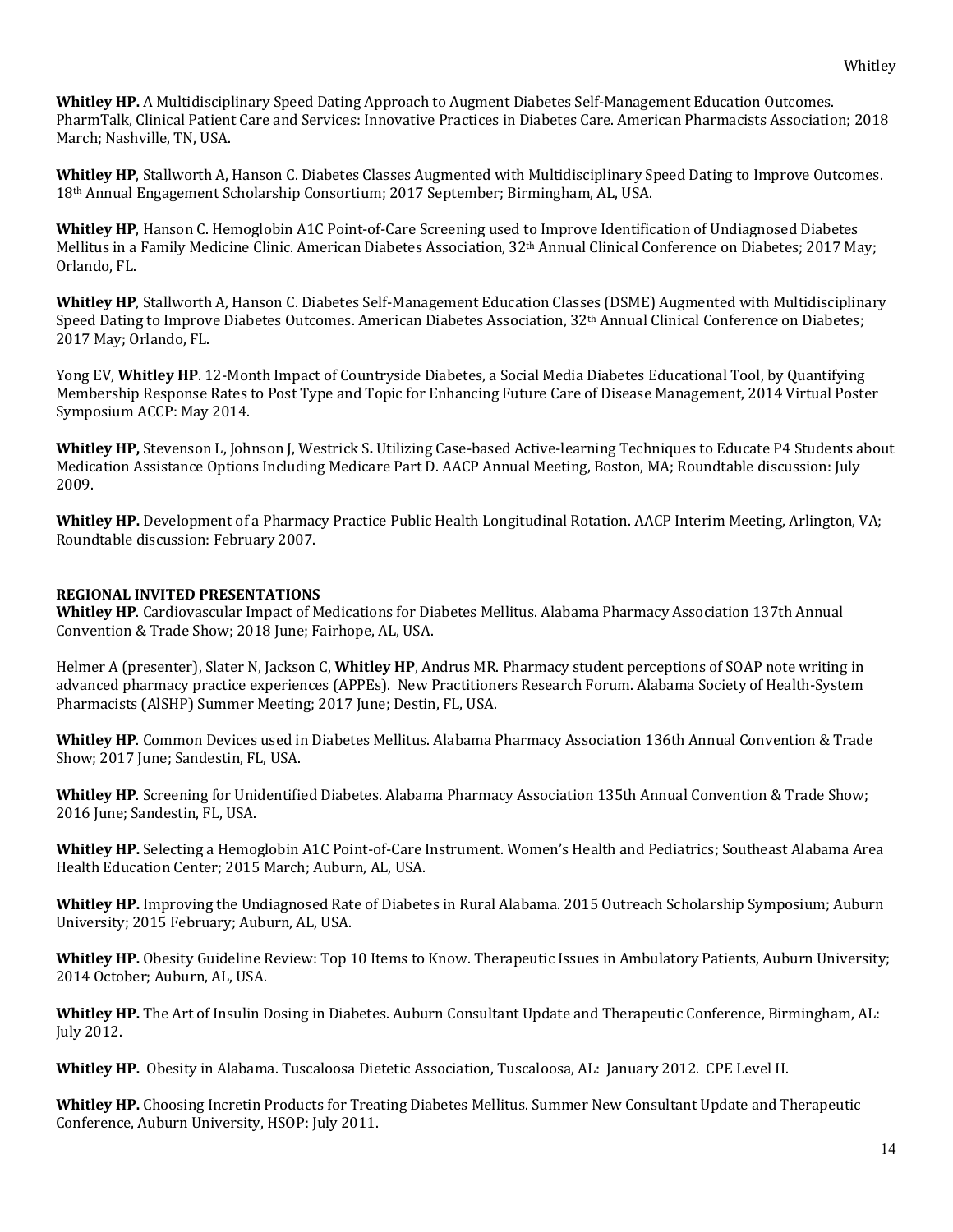Whitley HP. A Medley of Diabetes Topics. Alabama Pharmacy Association 128th Annual Convention & Trade Show, Sandestin, FL: June 2011.

**Whitley HP.** Alabama Obesity Task Force Update. Boshell Diabetes and Metabolic Disease Research Day, Auburn University, Auburn, AL: March 2011.

Whitley HP. Utilizing the Incretin System for Diabetes Mellitus. Alabama Association of Diabetes Educators, St Vincent's Hospital, Birmingham, AL: September 2010. ASNA #5-68.0; ABN #ABNP0222.

**Whitley HP.** Teaming for Care in Rural Communities: A Novel Interdisciplinary Rural Medical Home in Parrish, Alabama: Capstone Rural Health Center. Rural Health Conference. The University of Alabama, Tuscaloosa, AL: September 2010. ACPE #I-0210-2.5.

**Whitley HP**. Expanding a Novel Interdisciplinary Rural Medical Home. McWhorter School of Pharmacy, Samford University: September 2010.

Gist N (presenter), O'Bryant SL, Whitley HP. PhRMA Guiding Principle Amendments Effects on Direct-to-Consumer Advertising of Prescription and Over-the-Counter Pharmaceuticals. Proceedings from the Third Annual Undergraduate Research and Creative Activity Conference. The University of Alabama, Tuscaloosa, AL; April 2010.

**Whitley HP.** How to Use the Medicare Part D Finder Tool. Spring CE Program, Auburn University, AL: March 2010. ACPE #0001-0000-10-002-L04-P.

Whitley HP. 2009 Diabetes Medication Update. Alabama Pharmacy Association1 28th Annual Convention & Trade Show, Sandestin, FL: June 2009. ACPE # 178-000-09-019-L01-P.

**Whitley HP.** Medication Assistance Options. Summer CE Program, Auburn University, AL: June 2009. ACPE # 001-000-09-008-L04-P.

**Whitley HP.** Using Incretin-Impacting Medications in Treating Type 2 Diabetes. Summer CE Program, Consultant Update & Therapeutics Conference; Auburn University, AL: July 2007. ACPE # 001-000-07-002-L01, # 001-000-07-006-L04.

**Whitley HP.** Update on Diabetic Management: Incretin-Impacting Medications. Alabama Society of Health-System Pharmacists. Summer Meeting; Point Clear, AL: June 2007. ACPE # 172-000-07-015-L01.

Whitley HP. A Curve Ball for Diabetes – Exenatide and Pramlintide. MUSC, Charleston, SC: October 2005. ACPE # 61-000-2005-095-L01.

**Whitley HP.** Coxib Controversy. MUSC, Charleston, SC: March 2005. ACPE # 061-000-05-011-L01.

**Whitley HP.** Hormonal Regulation of Obesity – PYY: The Genetics of Hunger. MUSC, Charleston, SC: January 2004.

**Whitley HP.** Advances in Treating Coronary Artery Disease: Pharmacological Advances in the Treatment of CAD and Cardiac Emergencies. Critical Care Concepts Conference, Wuesthoff Healthcare Education Series Rockledge, FL: November 2003. Nursing Provider #2432.

#### **COMMUNITY PRESENTATIONS**

**Internet Videos** 

- **Whitley HP.** Big Blue Test 2011: Moundville Medical Clinic near Tuscaloosa, AL documentary. Filmed in Tuscaloosa, AL on October 11, 2011. Available at http://www.youtube.com/watch?v=ZXhAjsqLV9U as of November 8, 2011. Sponsored by the Diabetes Hands Foundation.
- **Whitley HP.** Do the Big Blue Test: Help Yourself, Help Others, Big Blue Test, World Diabetes Day 2011 promotional Internet video featured specialist. Filmed in Tuscaloosa, AL on October 11, 2011. Available at http://www.youtube.com/watch?v=mSeA7f1iYlQ as of November 1, 2011. Sponsored by the Diabetes Hands Foundation.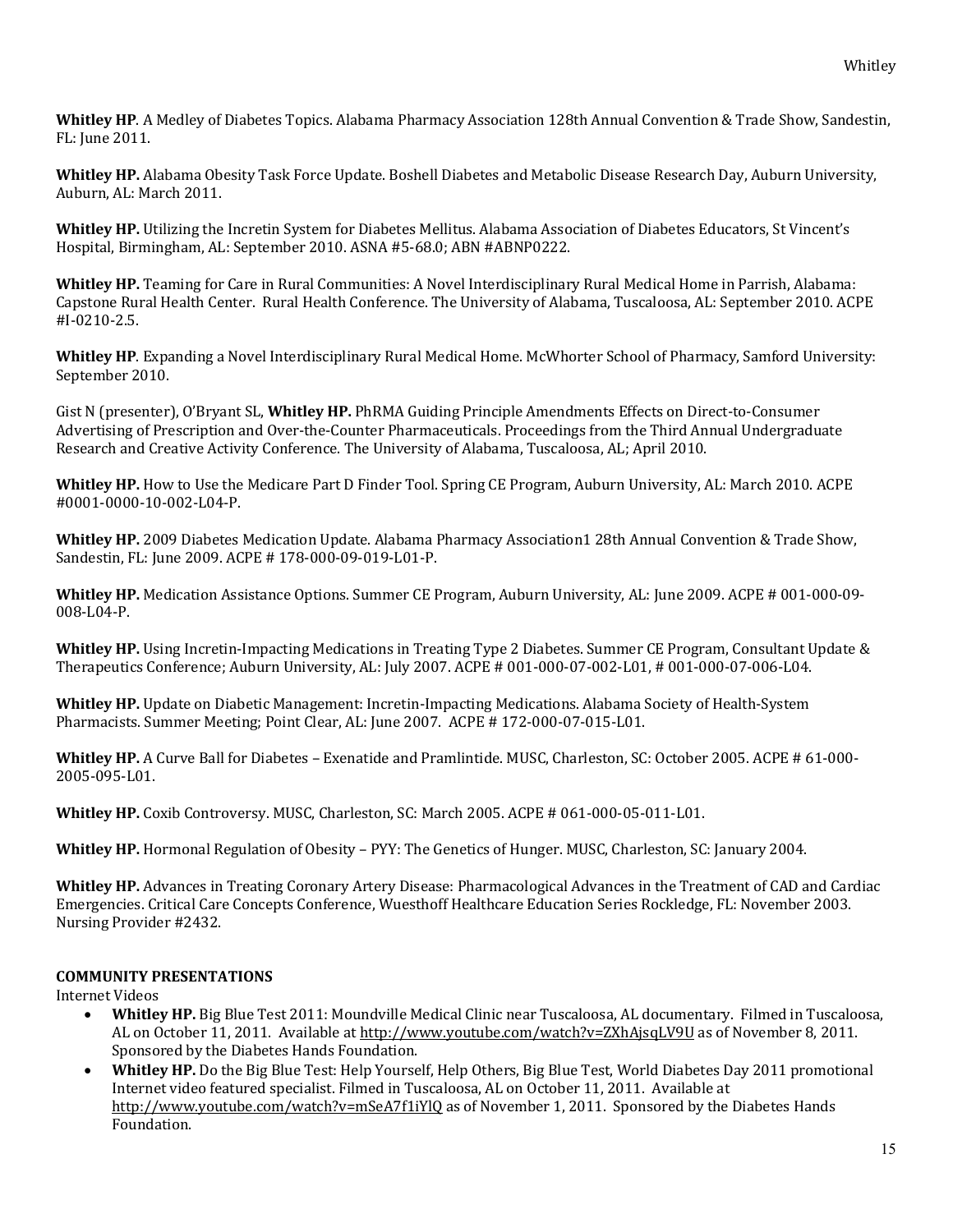Television Interviews

- **Whitley HP.** Alabama Obesity Task Force. Good Morning Alabama, Fox 6 News. Birmingham, AL; November 2011.
- **Whitley HP.** Diabetic Breakthrough. WAKA CBS 8. Montgomery, AL; Expert Panelist: March 2010.

Rural Health Scholars, The University of Alabama

- **Whitley HP.** Becoming a Pharmacist; Tuscaloosa, AL: June 2014.
- Whitley HP. Becoming a Pharmacist; Tuscaloosa, AL: June 2012.
- Whitley HP. Becoming a Pharmacist; Hale County: June 2012.

High School Presentations

Whitley HP. To Smoke or Not to Smoke: It's Your Choice. Hale County High School; Moundville, AL: April 2007.

**Whitley HP.** Diabetes Overview: What You Can Do

Presented diabetes self-care education to geriatric populations in the Birmingham and Tuscaloosa, AL regions.

- Gardendale Senior Center, Gardendale, AL: June 2007.
- Alabama Cooperative Extension System, Tuscaloosa, AL: May 2007.
- Brighton Senior Center, Bessemer, AL: April 2007.
- Vestavia Hills Civic Center, Vestavia, AL: March 2007.

Health Fair and Blood Drives

- **Whitey HP.** Health Fair and Blood Drive. InnerChange United Methodist Church, McCalla, AL: May 2007. Sponsored 2 tables for 5-hour. Provided blood pressure screening, blood glucose screenings, and brown bag medication evaluation; Offered 35 patient-specific interventions.
- **Whitey HP.** Health Fair and Blood Drive. InnerChange United Methodist Church, McCalla, AL: December 2006. Sponsored 2 tables for 5-hour. Provided blood pressure screening, blood glucose screenings, and brown bag medication evaluation; Offered 15 patient-specific interventions.

## **NATIONAL PRESENTATION MODERATOR**

Oral Session Chair: Preventing and Treating Hypoglycemia. American Diabetes Association's 78th Scientific Sessions; 2018 June; Orlando, FL, USA.

18<sup>th</sup> Annual Engagement Scholarship Consortium; 2017 September; Birmingham, AL, USA.

## **TEACHING EXPERIENCE**

#### **UNIVERSITY READER**

Joshua C. Hollingsworth dissertation and defense for Degree of Doctor of Philosophy. Differences in participant recall and preference based on patient medication information format. Auburn University, Harrison School of Pharmacy, Department of Health Outcomes Research and Policy. April 2016.

## **COURSE COORDINATOR and DEVELOPER**

Elective; Exploring Diabetes Care from the Patient Perspective, PYPD 9510/9516 HSOP, Auburn University; Auburn & Mobile, AL: Developed 2017, Fall 2018 – present.

Elective; Advanced Training in Diabetes Care from the Provider's Perspective, PYPD 9596 HSOP, Auburn University; Auburn & Mobile, AL: Assigned November 2017, implemented 2019 - present.

Advance Pharmacy Practice Experience; Primary/Ambulatory Care: Diabetes-Focused Family Medicine Primary Care I (PYPP 5640), Primary Care II (PYPP 5450), and Primary Care III (PYPP 5460) HSOP, Auburn University; Baptist Family Medicine, Montgomery, AL: July 2014 – present.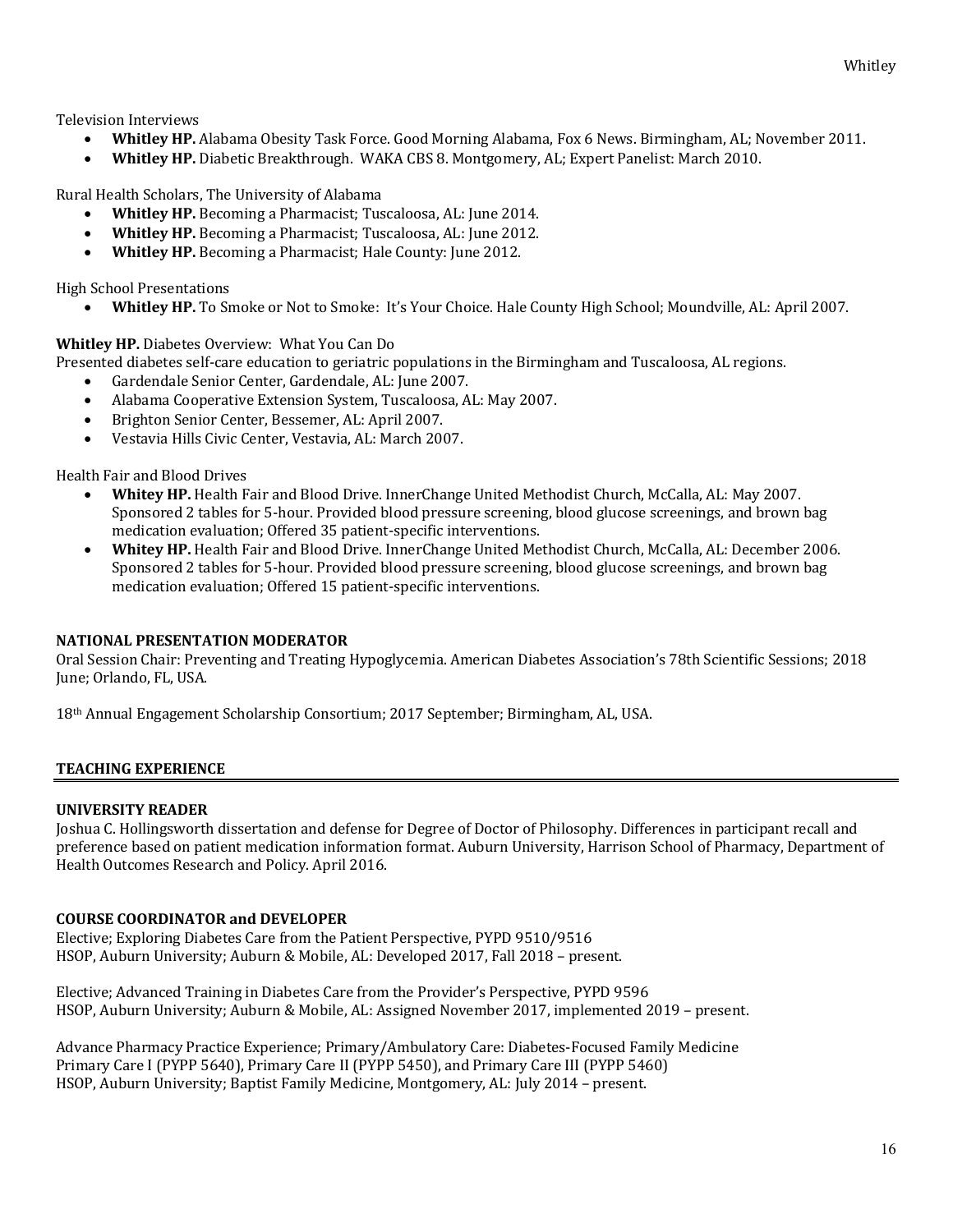Advance Pharmacy Practice Experience; Primary/Ambulatory Care: Diabetes-Focused Rural Medicine Primary Care I (PYPP 5640), Primary Care II (PYPP 5450), and Primary Care III (PYPP 5460) HSOP, Auburn University; Moundville Medical Clinic (Moundville, AL) & Capstone Rural Health Center (Parrish, AL) Tuscaloosa, AL: August 2006 - June 2014.

Course Co-Coordinator; Patient Assessment and Care, PHMPR 679 Medical University of South Carolina, Charleston SC: Sprig 2006.

## **INNOVATIVE TEACHING MODALITIES**

Metacognition of pharmacy students through development of an iMovie after completing the diabetes simulation week. Diabetes-focused APPE. HSOP, Auburn University; Auburn, AL: November 2017 - September 2018.

Jig-saw puzzle use to aid pharmacy students in comparing and contrasting blood glucose meters. First-year laboratory in Contemporary Aspects of Pharmacy Practice. HSOP, Auburn University; Auburn, AL: 2016.

Stimulation of self-directed learning through incorporation of Muddiest Points into an Advance Pharmacy Practice Experience to develop life-long learners. HSOP, Auburn University; Auburn, AL: November 2014 – September 2018.

Incorporation of individual and team readiness assessment tests (RAT) in an insulin focused experiential lab; Auburn, AL: September 2012 - 2015.

Student generated posts for lay followers of Countryside Diabetes in an advanced pharmacy practice experiences; Facebook: May 2012 – 2014.

Translation of a background knowledge-based probe from anthropology to diabetes in a pharmacy skills lab. Third-year laboratory in Contemporary Aspects of Pharmacy Practice. HSOP, Auburn University; Auburn, AL: September 2011 – 2013.

Significance of student provided probing questions while presenting learning issues in an integrated pharmacotherapy course. HSOP, Auburn University, Auburn, AL: September 2010 - 2019.

Active-learning diabetes mellitus simulation integrated into an advanced pharmacy practice experience to develop patient empathy. Diabetes-focused APPE. HSOP, Auburn University; Tuscaloosa, AL: January 2008 to 2014; Montgomery, AL 2014 – present.

Implementation and assessment of patient cases designed to educate pharmacy students about medication assistance options. Diabetes-focused APPE. HSOP, Auburn University; Tuscaloosa, AL: September 2008 - 2010.

A public health discussion series in an advanced pharmacy practice experiences. Diabetes-focused APPE. HSOP, Auburn University Tuscaloosa, AL: September 2006 - 2014.

# **COLLABORATIVE EDUCATIONAL COURSES**

## **Practice Ready Curriculum**

HSOP, Auburn University; Auburn, AL: July 2017 - present.

Learning Community Team 4 Teaching Team; Integrated Learning Experience (ILE) 7 and 8, P2 Spring semester HSOP, Auburn University; Auburn, AL: July 2017 - present.

• Course and syllabus development for ILE 7 and ILE 8

Integrated Learning Experience (ILE) 7 PYPD 9260/9266

HSOP, Auburn University; Auburn, AL: July 2017 to present.

• Liaison for Dermatology (acne, atopic dermatitis, psoriasis); Teaching Team in Learning Community Team 4; ILE 7: March 2018 – present.

Integrated Learning Experience (ILE) 8 PYPD 9270/9276 HSOP, Auburn University; Auburn, AL: July 2017 to present.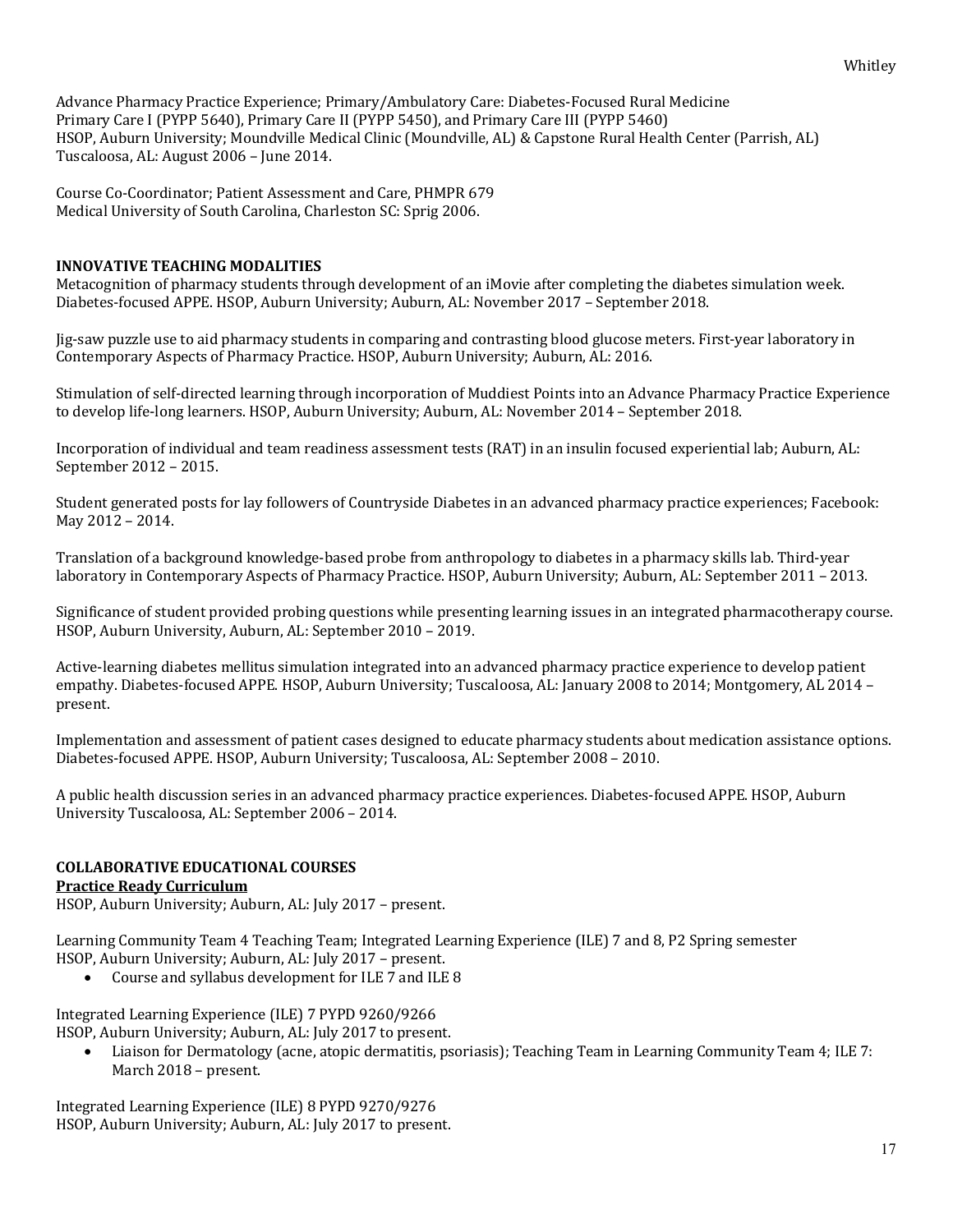- Course Coordinator for Evidence Based Medicine Longitudinal; Teaching Team in Learning Community Team 4; ILE 8: March 2019 – present.
- Liaison for Women and Men's Health; Teaching Team in Learning Community Team 4; ILE8: May 2018 present.
- Content Expert for Benign Prostatic Hypertrophy; Teaching Team in Learning Community Team 4; ILE 8: May 2018 present.
- Content Expert for Erectile Dysfunction; Teaching Team in Learning Community Team 4; ILE 8: May 2018 present.

Integrated Learning Experience (ILE) 9 PYPD 9280/9286 HSOP, Auburn University; Auburn, AL: July 2017 - present.

Content Expert for Type 1 Diabetes Mellitus and Diabetic Ketoacidosis; Teaching Team in Learning Community Team 5; ILE 9: October 2018 - present.

ILE 5: Immunization Workshop 3 PYPD 9420/9426

HSOP, Auburn University; Auburn, AL: October 2018 - present.

• Laboratory practicum evaluation for APhA certificate program.

## **Legacy Curriculum**

HSOP, Auburn University; Auburn, AL: June 2006 - April 2019

Integrated Pharmacotherapy PYDI 5470, 5480, 9570, 9580

HSOP, Auburn University; Auburn, AL: 2007 - 2019.

- Oral Exam Author for Block 2 and Block 4: 2016 to 2019.
	- $\circ$  Cerebral vascular accident & hypertension Spring 2019
	- $\circ$  Type 2 diabetes mellitus & Depression Fall 2018
	- $\circ$  Atrial fibrillation & hypertension Spring 2018
	- $\circ$  Depression & dyslipidemia Fall 2017
	- $\circ$  Cirrhosis, hepatic encephalopathy, ascites, esophageal varices, spontaneous bacterial peritonitis, & immunizations - Spring 2017
	- $\circ$  Cerebral vascular accident & hypertension Spring 2016
- Small-group facilitator: 2007 2017.
- Content Expert for Benign Prostatic Hypertrophy:  $2008 2009$  in-class facilitated case;  $2010 2015$  homework case

Pharmacy Preparation Experience I, II, III, IV, V, and VI; PYDI 5090, 5190, 5290, 5390, 5490, and 5590 HOSP, Auburn University; Auburn, AL: August 2006 - 2019.

- Co-Mentor with Surachat Ngorsuraches, RPh, PhD; Team 25: 2018 2019.
- Co-Mentor with Gordon Sacks, PharmD, BCPS; Team 25: 2012 2018.
- Co-Mentor with Kristen Helms, PharmD, BCPS and David Riese, PhD; Team 1: 2006 2012.

Contemporary Aspects of Pharmacy Practice (CAPP); Prelab lectures and Laboratory Experience. HSOP, Auburn University; Auburn, AL: 2014 - 2016.

- Blood Glucose Monitors. CAPP I PYDI 9020: 2014 2016.
- Insulin Dosing and Carbohydrate Counting. CAPP V PYDI 5120/9120: 2009 2014.
- Immunizations, Practicum Evaluator. CAPP II PYDI 5120/9120: 2012 2017.
- Therapeutic Aspects of Lipid Management. CAPP V PYDI 5420: 2007.

Foundations of Pharmacy PYDI 5080. Auburn University, HSOP; Auburn, AL: 2010 - 2016.

• Facilitator: 2010 – 2016.

Evidence-Based Pharmacotherapy PYDI 5810. Auburn University, HSOP; Auburn, AL: 2009 - 2011.

Hypertension content developer and lecture developer and facilitator: 2009 - 2011.

## **Curriculum at Other Schools of Pharmacy**

South Carolina College of Pharmacy, Medical University of South Carolina; Charleston, SC: 2004 - 2006

Hypertension Discussion (monthly); Ambulatory care rotation, College of Pharmacy, MUSC; Charleston, SC: July 2005 – June 2006.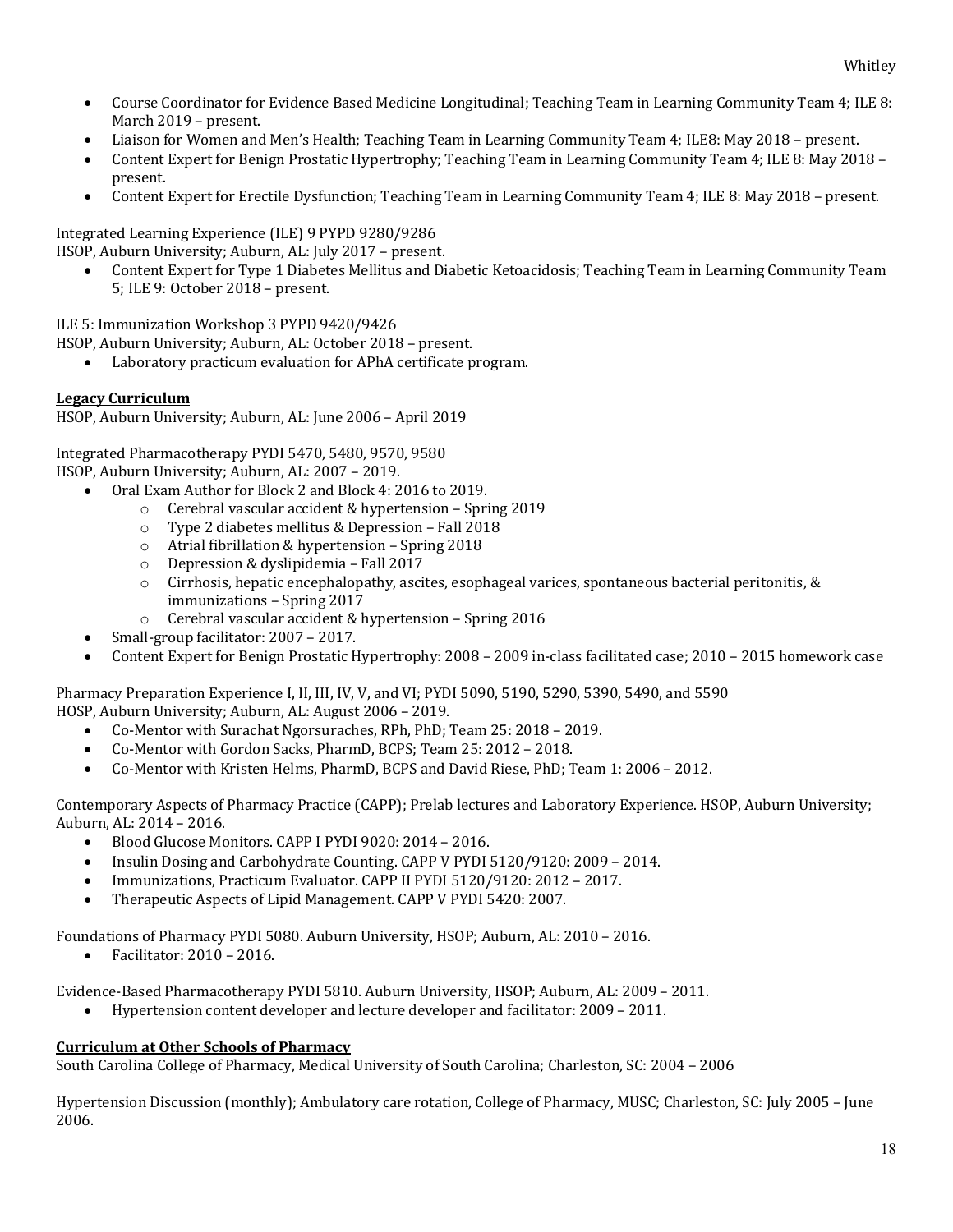Journal Club (monthly); Ambulatory care rotation, College of Pharmacy, MUSC; Charleston, SC: July 2005 - June 2006.

Objective Structured Clinical Examinations (OSCEs) (monthly); Ambulatory care rotation, College of Pharmacy; MUSC, Charleston, SC: July 2005 - June 2006.

| <b>CLINICAL PRECEPTOR</b><br>Clinical Pharmacy Introductory Pharmacy Practice Experience (IPPE) (PYPD 9180)<br>Clinical Preceptor, Auburn University, HSOP, Auburn, AL at Baptist Family Medicine, Montgomery, AL                        | May 2019 - present    |
|------------------------------------------------------------------------------------------------------------------------------------------------------------------------------------------------------------------------------------------|-----------------------|
| Clinical Pharmacy Graduate Mentor<br>Dual Doctor of Pharmacy/Doctor of Philosophy Candidates<br>Auburn University, Harrison School of Pharmacy, Department of Drug Development and Discovery<br>For Warren D. Smith, PharmD<br>$\bullet$ | June 2018 - present   |
| Walking in Diabetic Shoes. Medical Scholars Week. (STP2079)<br>Course Director, The University of Alabama School of Medicine<br>Tuscaloosa, Birmingham, and Huntsville, AL                                                               | May 2010 - present    |
| Adventures in Medicines. Medical Scholars Week. (STP2010)<br>Course Co-Director, The University of Alabama, Tuscaloosa, AL                                                                                                               | May 2010 - Aug 2014   |
| PGY1 Pharmacy Practice Residency Clinical Preceptor<br>Family Medicine Ambulatory Care Pharmacy Practice Rotation, Montgomery, AL<br>Auburn University Pharmacy Care Center (AUPCC), Auburn, AL                                          | Spring 2015 - present |
| PGY1 Pharmacy Practice Residency Clinical Preceptor<br>Family Medicine Ambulatory Care Pharmacy Practice Rotation, Montgomery, AL<br>Baptist Health System, Montgomery, AL                                                               | Spring 2015 - 2016    |
| PGY1 Pharmacy Practice Residency Clinical Preceptor<br>Rural Ambulatory Care Pharmacy Practice Rotation, Moundville & Parrish, AL<br>Druid City Hospital Regional Medical Center, Tuscaloosa, AL                                         | August 2006 - 2014    |
| Primary/Ambulatory Care I, II, and III; Advanced Practice Experience<br>(PYPP 5640, 5650, 5660; PYDI 9640, 9650)<br>Clinical Preceptor, Auburn University, HSOP, Auburn, AL                                                              | Nov. $2006$ – present |
| Rural Medicine Acting Ambulatory Internship (30-302)<br>Clinical Supervisor, The University of Alabama School of Medicine - Tuscaloosa, AL                                                                                               | Sept. 2006 - present  |
| Clinical Seminar and Poster Development; Advanced Practice Experience (PYPP 5680)<br>Clinical Preceptor and Evaluator, Auburn University, HSOP, Auburn, AL                                                                               | August 2006 - present |
| Pharmacy Practice Experience I - VI (PYDI 5090, 5190, 5290, 5390, 5490, 5590)<br>Clinical Preceptor, Auburn University, HSOP, Auburn, AL                                                                                                 | Aug. 2006 - May 2019  |
| Computer-Based Honors Program (CBH 302-003, CRN 13600)<br>Project Director, The University of Alabama, Tuscaloosa, AL                                                                                                                    | Spring semester 2010  |
| Professional Experience Unit 2 (PHMPR 661)<br>Clinical Preceptor, College of Pharmacy, MUSC, Charleston, SC                                                                                                                              | Aug. 2004 - Nov. 2005 |
| Professional Experience Unit 1 (PHMPR 630)<br>Clinical Preceptor, College of Pharmacy, MUSC, Charleston, SC                                                                                                                              | January - April 2005  |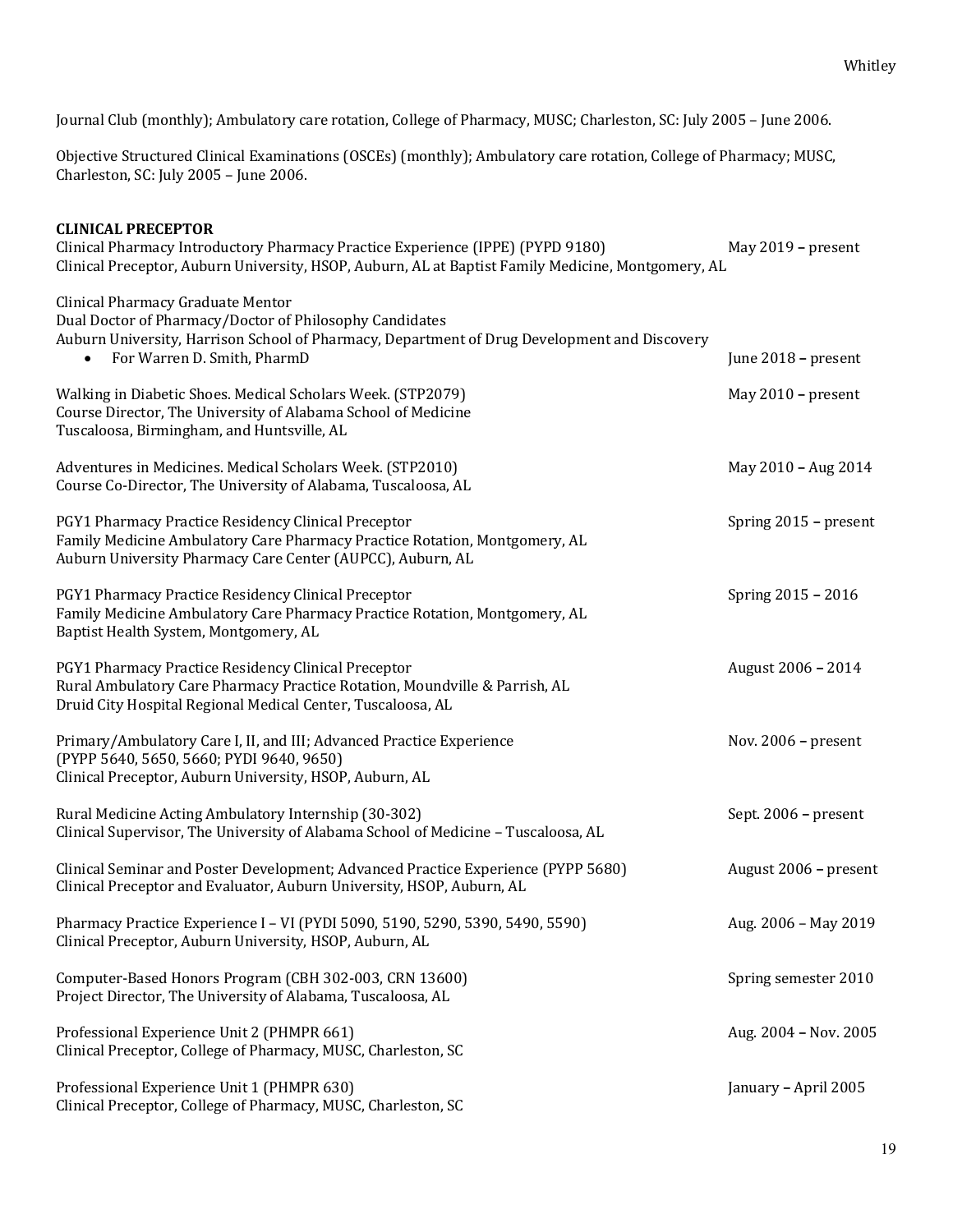Grand Rounds (PHMPR 839) **Fig. 2006** – July 2004 – June 2006 Clinical Evaluator, College of Pharmacy, MUSC, Charleston, SC

## **DIDATIC LECTURES**

Professional Seminar Series

Auburn University HSOP; Auburn, AL

- Whitley HP. Camp for Children with Diabetes: September 2018.
- Whitley HP. Obesity in Alabama: November 2011.
- Whitley HP, Smith RE, Aikens G. Academic Integrity: April 2010.
- Whitley HP. Medication Assistance Options: September 2009.

APPE Regional Professional Series; Tuscaloosa Region

Auburn University HSOP; Tuscaloosa, AL

- **Whitley HP.** A Basic Review of Statistics for Pharmacists: Summers 2007 2013.
- **Whitley HP.** Manuscript Mechanics and Construction: Summer 2009.
- **Whitley HP.** Effective Presentation Styles: Summers 2007 2012.

## Faculty College

Auburn University HSOP; Auburn, AL

- **Whitley HP**, Kelley K, Marlowe K, McDonough S. Making the most of committee work through scholarship: March 2010.
- Whitley HP, Wargo K, Starr J, Lorenz R, Helms K, McDonough S. Integrating Scholarship into Your Work life: November 2008.

School of Dentistry and School of Optometry

The University of Alabama at Birmingham; Birmingham, AL

- **Whitley HP.** Pain and Opioid Analgesics; Pharmacology, PHR200: January 2007.
- **Whitley HP.** Drugs of Abuse; Pharmacology, PHR200: January 2007.

College of Pharmacy

Medical University of South Carolina, Charleston, SC

- Whitley HP. Acne; Ambulatory Care, PHMPR 676: April 2006.
- Whitley HP. Who Wants to be a Millionaire Men's Health: Resident Interactive Teaching Experience: April 2006.
- **Whitley HP.** Who Wants to be a Millionaire Women's Health: Resident Interactive Teaching Experience: February 2005.
- Whitley HP. Congestive Obstructive Pulmonary Disease: Therapeutics, PHMPR 732: December 2005.
- **Whitley HP.** Smoking Cessation; Therapeutics, PHMPR 732: December 2005.
- **Whitley HP.** Soy, Black Cohosh, and Evening Primrose; Survey of Herbal Medicine, PHMPR 758 (elective): October 2005.

## **MEDIA AND TECHNOLOGY**

## **COUNTRYSIDE DIABETES; FACEBOOK** May 2012 – present

Diabetes Self-Management Support Program

Founding Director, Administrator, and Manager (Medication Mondays)

An online alliance providing encouragement and a platform to exchange information among those living with and caring about diabetes. This community of diabetes-minded individuals is being developed to promote a support system that is not hindered by time, space, or distance. The purpose is to generate conversation and facilitate idea sharing among members in efforts to provide new insights and approaches to managing diabetes in a personal and meaningful way.

Fellow Administrators: Manager - Rebecca Lee, PharmD; Content Creator (Tasty Tuesdays) - Sheena Q Gregg, MS, RD, LD; Content Creator (Fitness Fridays) - Danielle Wadsworth, PhD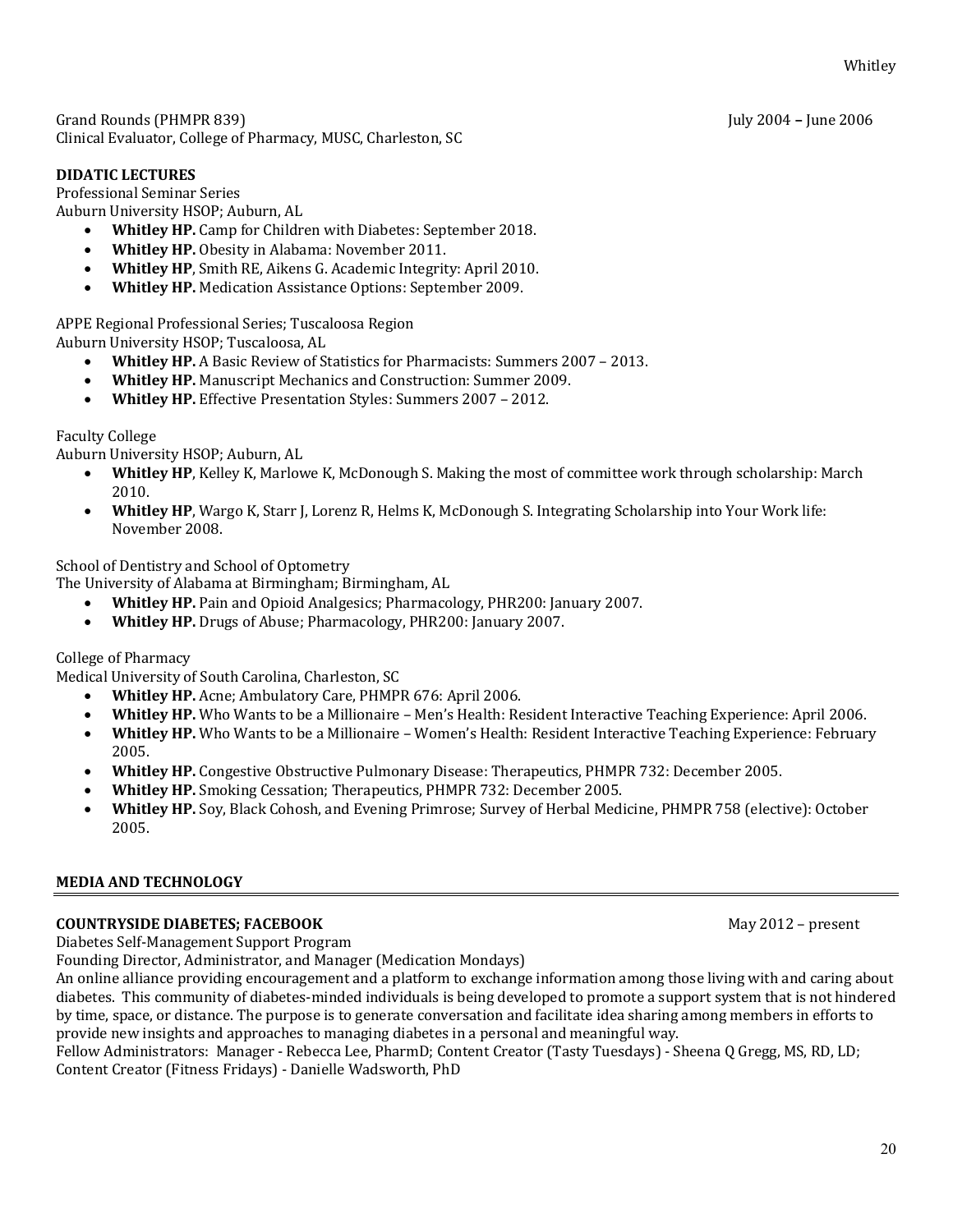# **COMMITTEE SERVICE**

| <b>AUBURN UNIVERSITY SERVICE</b>                                                             |                        |
|----------------------------------------------------------------------------------------------|------------------------|
| Institutional Review Board for the Protection of Human Subjects in Research (IRB 1)          | August 2014 - 2019     |
| Auburn Obesity Initiative Translational Sciences Partners Working Group                      | June 2010 - 2014       |
| National Institute of Food and Agriculture Auburn Initiative                                 | March 2010 - Dec 2010  |
|                                                                                              |                        |
| <b>HARRISON SCHOOL OF PHARMACY SERVICE</b>                                                   |                        |
| Professional Affairs Learning Community; Interprofessional Education/Co-Curriculum Committee | January 2019 - present |
| ACPE Self-Study Leadership Team; Co-Chair                                                    | January 2018 - present |
| <b>Admissions Committee</b>                                                                  |                        |
| <b>Committee Chair</b>                                                                       | October 2011 - present |
|                                                                                              | January 2016 - present |
| <b>Honor Board Alternate</b>                                                                 | January 2014 - 2016    |
|                                                                                              | October 2008 - 2011    |
| HSOP Health & Wellness Committee Advisor                                                     | January 2013 - 2016    |
| Search Committee; Contracts and Grants Administrator Level II/III                            | July 2012 - Aug. 2012  |
| APPE Professional Development Series Committee Chair                                         | April - June 2010      |
| Clinical Services Advisory (CSA) Group                                                       | October 2009 - 2011    |
| <b>CSA Credentialing Committee</b>                                                           | April 2011 - 2011      |
| Professional Education Committee IV for Postgraduate Education                               | October 2006 - 2011    |
| Chair, Continuous Professional Development Sub-Committee                                     | September 2009 - 2011  |
| <b>Academic Integrity Committee</b>                                                          | January - Dec. 2010    |
| Co-Chair, Culture Change Sub-Committee                                                       | February - Dec. 2010   |
|                                                                                              |                        |
| DEPARTMENT OF PHARMACY PRACTICE SERVICE                                                      |                        |
| Promotion and 3-year Review Committee                                                        | $2012$ – present       |
| <b>Mentoring Committee</b>                                                                   | $2015 - 2017$          |
| APPE Professional Development Series Committee, Chair                                        | 2010                   |
| Faculty Search Committee; Pharmacy Practice                                                  | November 2009 - 2010   |
|                                                                                              |                        |
| <b>REGIONAL SERVICE</b>                                                                      |                        |
| Boshell Diabetes and Metabolic Disease Research Program; Faculty                             | January 2019 - present |
| <b>Southeastern Diabetes Education Services</b>                                              | $2012$ – present       |
| <b>Advisory Council</b>                                                                      | $2018$ – present       |
| <b>Board of Directors</b>                                                                    | $2012 - 2018$          |
|                                                                                              |                        |
| <b>STATE SERVICE</b>                                                                         |                        |
| Alabama Diabetes Network, DSME Advisory Group                                                | $2015 - 2016$          |
| Alabama State Obesity Task Force, Alabama Department of Public Health                        | $2007 - 2014$          |
| Task Force Past-Chair                                                                        | $2012 - 2013$          |
|                                                                                              |                        |
| Task Force Chair                                                                             | $2011 - 2012$          |
| Task Force Co-Chair                                                                          | $2010 - 2011$          |
| Healthcare Provider Chair                                                                    | $2013 - 2014$          |
| Membership Chair                                                                             | $2011 - 2013$          |
| Student Engagement Chair                                                                     | $2010 - 2011$          |
| <b>Public Relations Chair</b>                                                                | $2009 - 2010$          |
| <b>Board Member</b>                                                                          | $2009 - 2014$          |
|                                                                                              |                        |
| <b>SERVICE TO LOCAL INSITUTIONS</b>                                                          |                        |
| Center for Wellbeing, DSME Program Advisory Board, Montgomery, AL                            | $2017$ – present       |
| Medical Outreach Ministries, DSME Program Advisory Board, Montgomery, AL                     | $2016$ – present       |
| Montgomery Family Medicine Residency Program Faculty, Montgomery, AL                         | $2014$ – present       |
| Quality Assurance Committee, Capstone Rural Health Center, Parrish, AL                       | $2010 - 2011$          |
| Residency Advisory Group, DCH, Tuscaloosa, AL                                                | $2006 - 2014$          |
| Rural Health Conference Planning Committee. The University of Alabama                        | $2006 - 2014$          |
| Clinical and Translational Science Award (CTSA) Committee. IRHR                              | $2006 - 2008$          |
| IRHR Staff. The University of Alabama.                                                       | $2006 - 2014$          |
|                                                                                              |                        |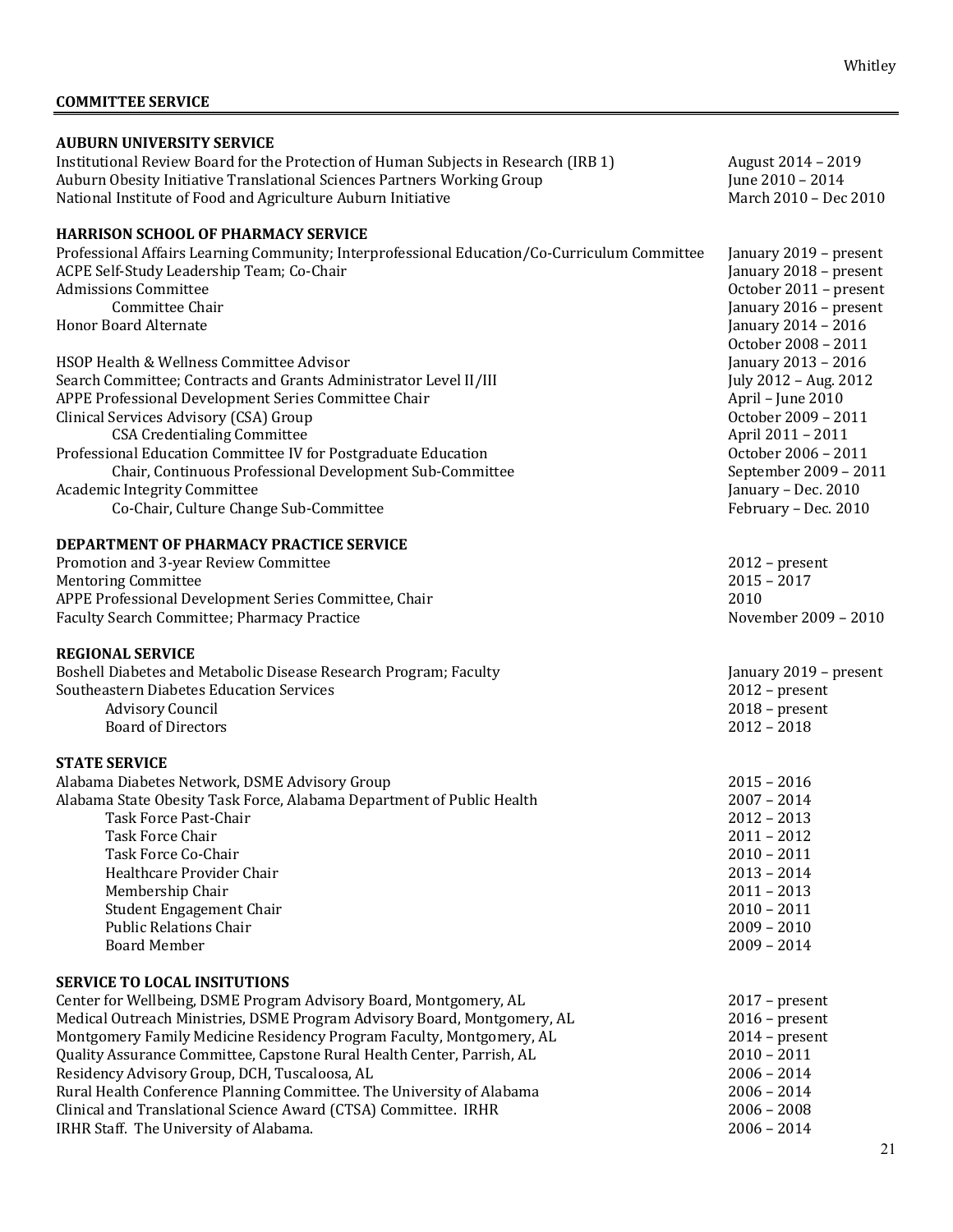## **PROFESSIONAL SOCIETIES**

| American Diabetes Association (Membership ID 008138227)                   | $2012$ – present        |
|---------------------------------------------------------------------------|-------------------------|
| National Education Recognition Program Committee                          | $2019 - 2021$           |
| Women's Interprofessional Network of the ADA                              | $2019$ – present        |
| Diabetes Self-Management Education & Support Interest Group               | $2016$ – present        |
| Diabetes in Primary Care Interest Group                                   | $2016$ – present        |
| American Pharmacists Association (APhA)                                   | 2000 - 03; 2018-present |
| National Delegate for House; Alabama Representative                       | $2019$ – present        |
| Mentor360                                                                 | $2018$ – present        |
| APhA National Ambassador                                                  | $2018$ – present        |
| Diabetes Management SIG                                                   | $2018$ – present        |
| <b>Education Committee</b>                                                | $2018$ – present        |
| <b>ENGAGE Communications Committee</b>                                    | $2018$ – present        |
| <b>ENGAGE Communications Chair</b>                                        | $2019 - 2020$           |
| <b>ENGAGE Community Moderator</b>                                         | $2018 - 2019$           |
| Academy of Pharmacy Practice and Management (APhA-APPM)                   | $2018$ – present        |
| American Association of Colleges of Pharmacy                              | 2001-09; 2018 - present |
| Alabama Pharmacy Association                                              | $2016$ – present        |
| Faculty                                                                   | 2016, 2017, 2018        |
| Research and Education Foundation                                         | $2018$ – present        |
| <b>Education Committee</b>                                                | $2016$ – present        |
| Academy of Certified Diabetes Educators (ACDE)                            | $2014 - 2016$           |
| <b>Board of Directors</b>                                                 | $2015 - 2016$           |
| American College of Clinical Pharmacy (ACCP)                              | $2004$ – present        |
| Full Membership granted, ACCP                                             | $2007$ – present        |
| Endocrine and Metabolism (ENDO) Practice and Research Network (PRN), ACCP | $2013$ – present        |
| <b>ENDO PRN Nominations Committee, ACCP</b>                               | $2014 - 2015$           |
| ENDO PRN Research Task Force, ACCP                                        | $2013 - 2014$           |
| Education and Training (EDTR) PRN, ACCP                                   | $2009$ – present        |
| EDTR PRN Educational Programming Committee, ACCP                          | $2011 - 2013$           |
| EDTR PRN Chair Membership Committee, ACCP                                 | $2010 - 2012$           |
| EDTR PRN Vice-Chair Membership Committee, ACCP                            | $2009 - 2010$           |
| Ambulatory care PRN, ACCP                                                 | $2004 - 2011$           |
| National Rural Health Association                                         | $2009 - 2014$           |
| American Society of Health-System Pharmacists                             | $2003 - 2008$           |
| Student's Society of Health-Systems Pharmacy                              | $2003 - 2004$           |
| South Carolina Pharmacy Association                                       | $2000 - 2006$           |
| Academy of Students of Pharmacy                                           | $2000 - 2004$           |
|                                                                           |                         |

## **HONORS AND AWARDS**

| Certificate of Appreciation for Webinar presentation. APhA-APPM Diabetes Management SIG. APhA. | 2019      |
|------------------------------------------------------------------------------------------------|-----------|
| Outstanding Contributions Award. APhA-APPM Diabetes Management SIG. APhA.                      | 2019      |
| Mahlon Turner Pharmacy Fellow in Outreach. Auburn University, HSOP.                            | 2019      |
| Outstanding Reviewer. Journal of the American Pharmacists Association                          | 2018      |
| Outstanding Contributions in Reviewing. Currents in Pharmacy Teaching and Learning             | 2018      |
| Preceptor of Excellence Award. Auburn University, HSOP.                                        | 2010.2017 |
| Second Place Poster; New Practitioners Forum.                                                  | 2017      |
| Alabama Society of Health-System Pharmacists (ALSHP); Destin, FL.                              |           |
| 2016 Heroes Award. Diabetes Walk, Camp Seale Harris.                                           | 2016      |
|                                                                                                |           |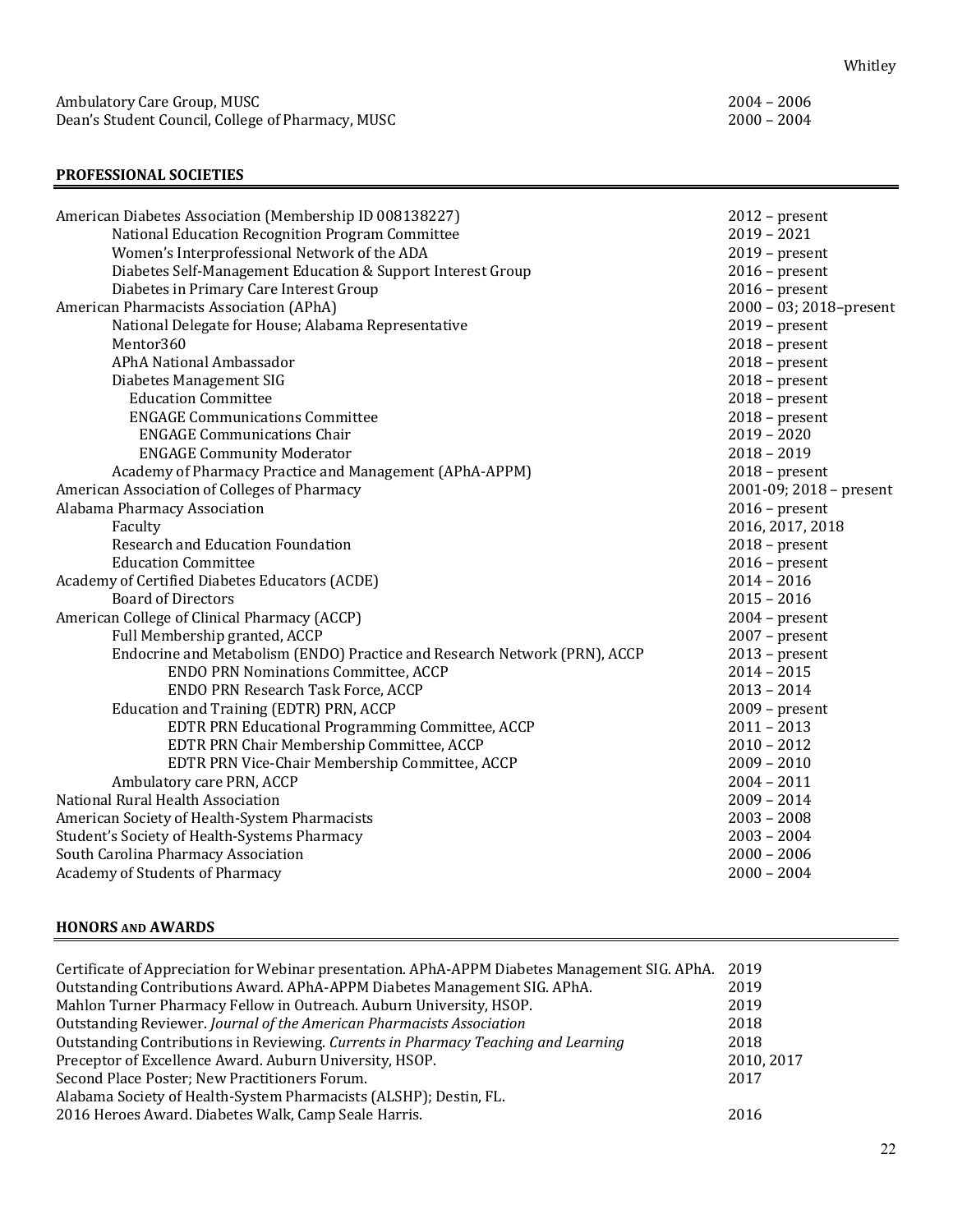| Judges' Choice: Faculty Category - First Place.<br>Poster: Preliminary outcomes of implementing a structured diabetes mellitus screening method using a point-of-care A1C<br>device in a rural Alabama family medicine practice.                                                                                   | 2014                                                                                 |
|--------------------------------------------------------------------------------------------------------------------------------------------------------------------------------------------------------------------------------------------------------------------------------------------------------------------|--------------------------------------------------------------------------------------|
| 15th Annual Rural Health Conference; University of Alabama.<br>Judges' Choice: Student Category - First Place.<br>Poster: 12-Month impact analysis of Countryside Diabetes: A social media diabetes educational tool.                                                                                              | 2014                                                                                 |
| 15th Annual Rural Health Conference; University of Alabama.<br>Judges' Choice: Professional Category - Second Place.<br>Poster: Utility of a background knowledge based probe for type 1 diabetes pharmacy lab.                                                                                                    | 2012                                                                                 |
| 13th Annual Rural Health Conference; University of Alabama.<br>Faculty Poster Award - First Place.                                                                                                                                                                                                                 | 2012                                                                                 |
| Poster: Utility of a background knowledge based probe for type 1 diabetes pharmacy lab.<br>4th Annual CCHS Research Day; University of Alabama.<br>Certificate of Appreciation in Special Recognition for Outstanding Leadership.                                                                                  | 2012                                                                                 |
| Alabama Obesity Task Force.<br><b>ACCP Volunteer Recognition Award Recipient.</b><br>Life-saving Patient Safety Award. Alabama Primary Healthcare Association - Capstone.                                                                                                                                          | 2011<br>2010                                                                         |
| Patient Safety and Clinical Pharmacy Services; US Department of Health and Human Services,<br>Health Resources and Services Administration.                                                                                                                                                                        |                                                                                      |
| Heath Outcome Management Award. Alabama Primary Healthcare Association - Capstone<br>Patient Safety and Clinical Pharmacy Services; US Department of Health and Human Services,<br>Health Resources and Services Administration.                                                                                   | 2010                                                                                 |
| Outstanding Performance Award. Auburn University Harrison School of Pharmacy.<br>Patient Safety and Clinical Pharmacy Services; US Department of Health and Human Services,<br>Health Resources and Services Administration.                                                                                       | 2010                                                                                 |
| Outstanding Poster Award Finalist. Morgan M, Whitley HP. Academic dishonesty among<br>pharmacy students: Does technology have a role? HSOP 2 <sup>nd</sup> Annual Poster Session, Auburn, AL.                                                                                                                      | 2008                                                                                 |
| Outstanding Poster Award Winner. Barker SN, Whitley HP. Multidisciplinary interaction<br>among Alabamian health professional students. HSOP 1st Annual Poster Session, Auburn, AL.<br>Clinical Service Recognition Award, MUSC.                                                                                    | 2007<br>2005 to 2006                                                                 |
| Educational service certificate of appreciation. MUSC-Institute of Psychiatry.<br>Best poster award. Honorable mention. Annual Diabetes Fall Symposium for                                                                                                                                                         | 2005<br>2005                                                                         |
| Primary Health Care Professionals, North Charleston, SC.<br>President's List, Clemson University, Clemson, SC.<br>Dean's List, Clemson University, Clemson, SC.<br>Publix Super Market Charities Scholarship, MUSC.<br>College of Pharmacy Alumni Association Scholarship, MUSC.<br>Alvin Dodds Scholarship, MUSC. | 1996 to 2000<br>2 semesters, 1999<br>$2002 - 2003$<br>$2001 - 2002$<br>$2000 - 2001$ |
| Larry Sandifer Memorial Scholarship, Clemson University.<br>Adam Byron Scholarship, Clemson University.                                                                                                                                                                                                            | 1998 - 1999<br>1997 - 1998                                                           |

#### **EXTRA CURRICULAR ACTIVITIES**

## **COMMUNITY SERVICE**

| Camp Seale Harris Volunteer Pharmacist; Jackson Gap, AL                             | $2015$ – present |
|-------------------------------------------------------------------------------------|------------------|
| YMCA Camp Grandview Assessment Committee; Milbrook, AL                              | $2016 - 2017$    |
| Montgomery Museum of Fine Arts, Bazaar D'Art Board of Directors; Montgomery, AL     | $2014 - 2015$    |
| Women in Science and Engineering Mentoring Program; Clemson University, Clemson, SC | $1999 - 2000$    |
| <b>FAITH-BASED SERVICE</b><br>Vaughn Forrest Church; Montgomery, AL                 | $2014$ – present |
| <b>Change Makers</b>                                                                | $2015$ – present |
| Service Host                                                                        | 2018             |
| First Impressions Team                                                              | $2016$ – present |
| Small group host                                                                    | $2015$ – present |